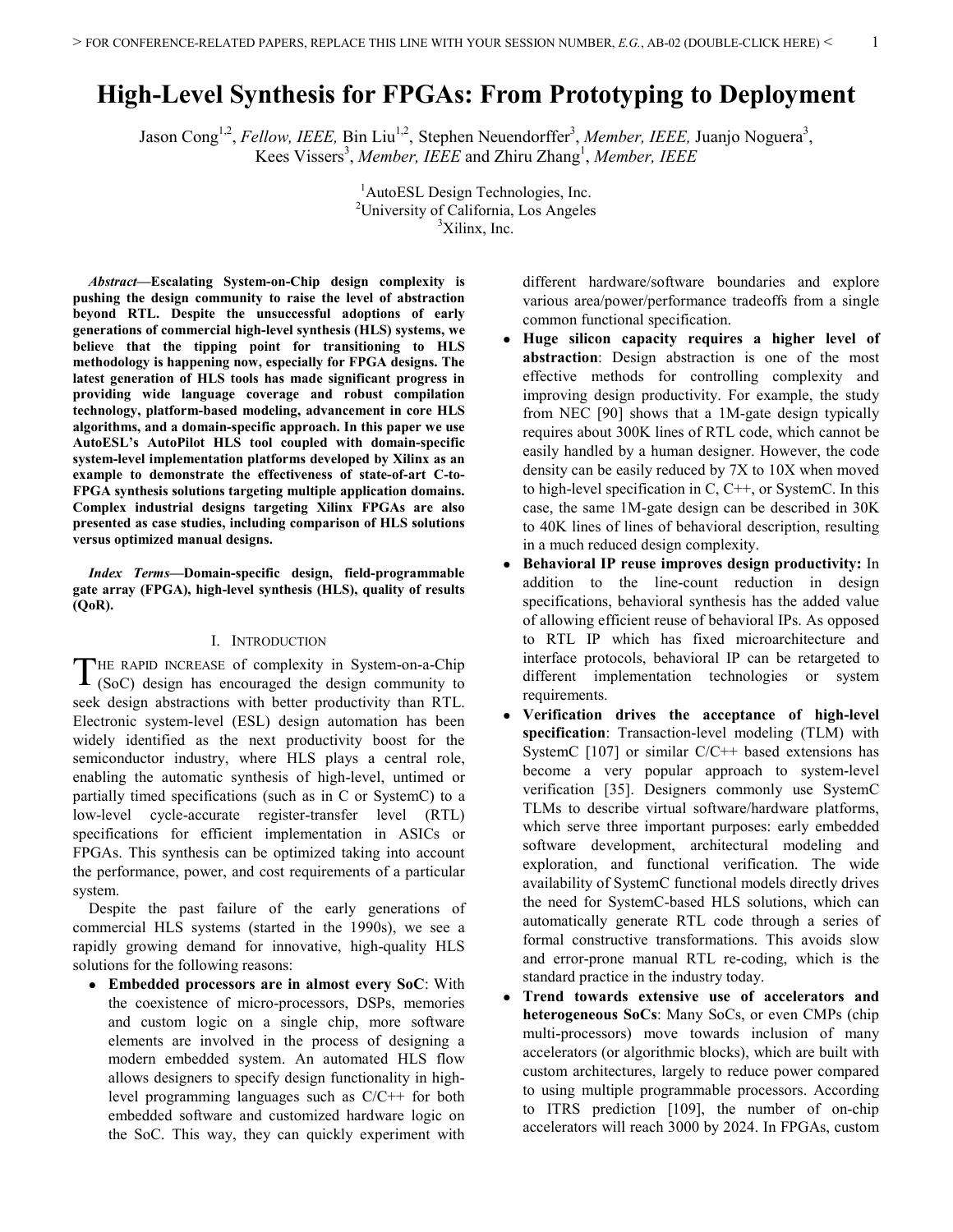architecture for algorithmic blocks provides higher performance in a given amount of FPGA resources than synthesized soft processors. These algorithmic blocks are particularly appropriate for HLS.

Although these reasons for adopting HLS design methodology are common to both ASIC and FPGA designers, we also see additional forces that push the FPGA designers for faster adoption of HLS tools.

- **Less pressure for formal verification:** The ASIC manufacturing cost in nanometer IC technologies is well over \$1M [109]. There is tremendous pressure for the ASIC designers to achieve first tape-out success. Yet formal verification tools for HLS are not mature, and simulation coverage can be limited for multi-million gate SOC designs. This is a significant barrier for HLS adoption in the ASIC world. However, for FPGA designs, in-system simulation is possible with much wider simulation coverage. Design iterations can be done quickly and inexpensively without huge manufacturing costs.
- **Ideal for platform-based synthesis:** Modern FPGAs embed many pre-defined/fabricated IP components, such as arithmetic function units, embedded memories, embedded processors, and embedded system buses. These pre-defined building blocks can be modeled precisely ahead of time for each FPGA platform and, to a large extent, confine the design space. As a result, it is possible for modern HLS tools to apply a platform-based design methodology [51] and achieve higher quality of results (QoR).
- **More pressure for time-to-market:** FPGA platforms are often selected for systems where time-to-market is critical, in order to avoid long chip design and manufacturing cycles. Hence, designers may accept increased performance, power, or cost in order to reduce design time. As shown in Section IX, modern HLS tools put this tradeoff in the hands of a designer allowing significant reduction in design time or, with additional effort, quality of result comparable to hand-written RTL.
- **Accelerated or reconfigurable computing calls for C/C++ based compilation/synthesis to FPGAs**: Recent advances in FPGAs have made reconfigurable computing platforms feasible to accelerate many highperformance computing (HPC) applications, such as image and video processing, financial analytics, bioinformatics, and scientific computing applications. Since RTL programming in VHDL or Verilog is unacceptable to most application software developers, it is essential to provide a highly automated compilation/synthesis flow from C/C++ to FPGAs.

As a result, a growing number of FPGA designs are produced using HLS tools. Some example application domains include 3G/4G wireless systems [38][81], aerospace applications [75], image processing [27], lithography simulation [13], and cosmology data analysis [52]. Xilinx is also in the process of incorporating HLS solutions in their Video Development Kit [116] and DSP Develop Kit [97] for all Xilinx customers.

This paper discusses the reasons behind the recent success in deploying HLS solutions to the FPGA community. In Section II we review the evolution of HLS systems and summarize the key lessons learned. In Sections IV-VIII, using a state-of-art HLS tool as an example, we discuss some key reasons for the wider adoption of HLS solutions in the FPGA design community, including wide language coverage and robust compilation technology, platform-based modeling, advancement in core HLS algorithms, improvements on simulation and verification flow, and the availability of domain-specific design templates. Then, in Section IX, we present the HLS results on several real-life industrial designs and compare with manual RTL implementations. Finally, in Section X, we conclude the paper with discussions of future challenges and opportunities.

#### II. EVOLUTION OF HIGH-LEVEL SYNTHESIS FOR FPGA

In this section we briefly review the evolution of high-level synthesis by looking at representative tools. Compilers for high-level languages have been successful in practice since the 1950s. The idea of automatically generating circuit implementations from high-level behavioral specifications arises naturally with the increasing design complexity of integrated circuits. Early efforts (in the 1980s and early 1990s) on high-level synthesis were mostly research projects, where multiple prototype tools were developed to call attention to the methodology and to experiment with various algorithms. Most of those tools, however, made rather simplistic assumptions about the target platform and were not widely used. Early commercialization efforts in the 1990s and early 2000s attracted considerable interest among designers, but also failed to gain wide adoption, due in part to usability issues and poor quality of results. More recent efforts in high-level synthesis have improved usability by increasing input language coverage and platform integration, as well as improving quality of results.

## *A. Early Efforts*

Since the history of HLS is considerably longer than that of FPGAs, most early HLS tools targeted ASIC designs. A pioneering high-level synthesis tool, CMU-DA, was built by researchers at Carnegie Mellon University in the 1970s [29][71]. In this tool the design is specified at behavior level using the ISPS (Instruction Set Processor Specification) language [4]. It is then translated into an intermediate dataflow representation called the Value Trace [79] before producing RTL. Many common code-transformation techniques in software compilers, including dead-code elimination, constant propagation, redundant sub-expression elimination, code motion, and common sub-expression extraction could be performed. The synthesis engine also included many steps familiar in hardware synthesis, such as datapath allocation, module selection, and controller generation. CMU-DA also supported hierarchical design and included a simulator of the original ISPS language. Although many of the methods used were very preliminary, the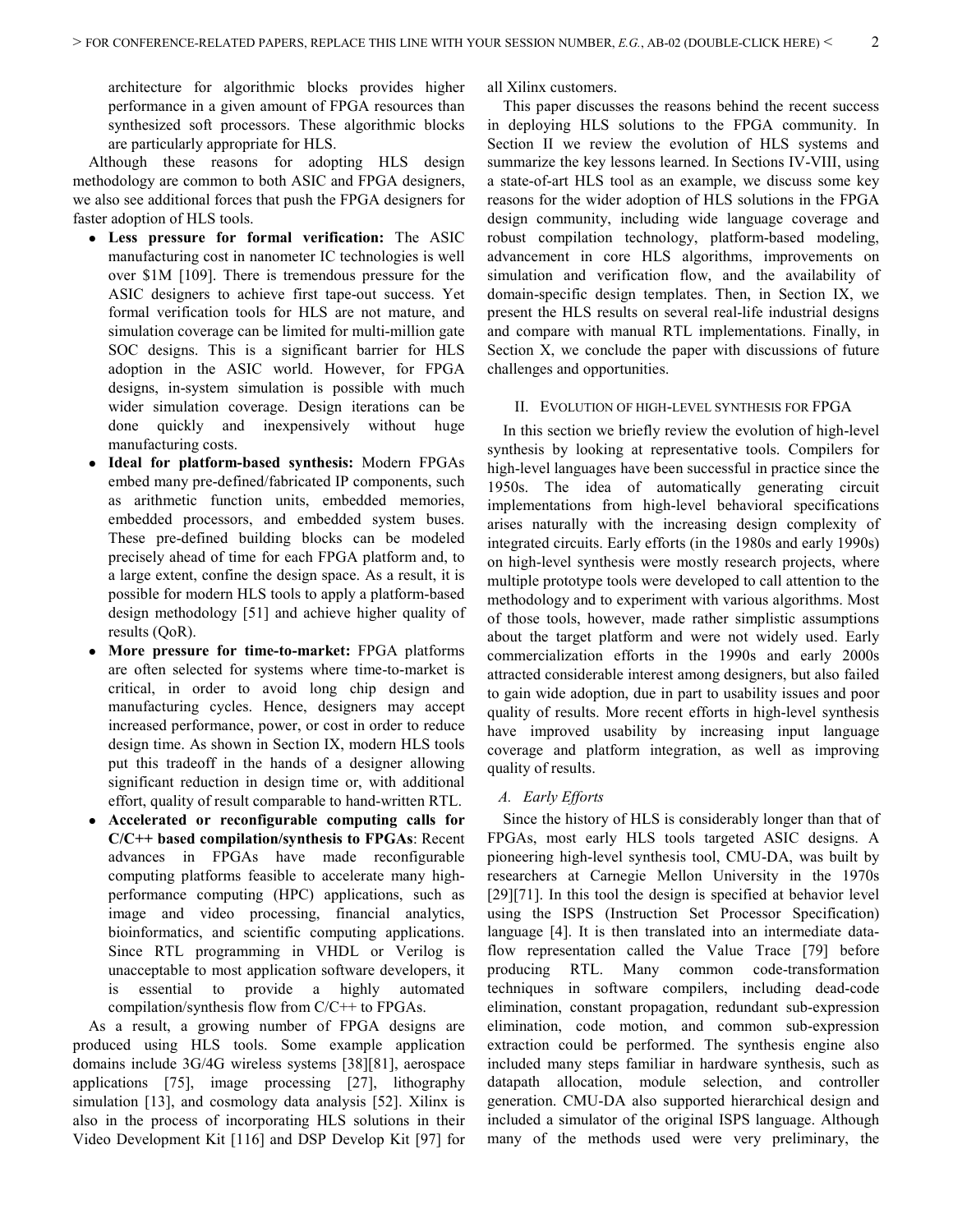innovative flow and the design of toolsets in CMU-DA quickly generated considerable research interest.

In the subsequent years in the 1980s and early 1990s, a number of similar high-level synthesis tools were built, mostly for research. Examples of academic efforts include the ADAM system developed at the University of Southern California [37][46], HAL developed at Bell-Northern Research [72], MIMOLA developed at University of Kiel, Germany [62], the Hercules/Hebe high-level synthesis system (part of the Olympus system) developed at Stanford University [24][25] [55], the Hyper/Hyper-LP system developed at University of California, Berkeley [10][77]. Industry efforts include Cathedral/Cathedral-II and their successors developed at IMEC [26], the IBM Yorktown Silicon Compiler [11] and the GM BSSC system [92], among many others. Like CMU-DA, these tools typically decompose the synthesis task into a few steps, including code transformation, module selection, operation scheduling, datapath allocation, and controller generation. Many fundamental algorithms addressing these individual problems were also developed. For example, the list scheduling algorithm and its variants are widely used to solve scheduling problems with resource constraints [70]; the forcedirected scheduling algorithm developed in HAL [73] is able to optimize resource requirements under a performance constraint; the path-based scheduling algorithm in the Yorktown Silicon Compiler is useful to optimize performance with conditional branches [12]. The Sehwa tool in ADAM is able to generate pipelined implementations and explore the design space by generating multiple solutions [69]. The relative scheduling technique developed in Hebe is an elegant way to handle operations with unbounded delay [56]. Conflictgraph coloring techniques were developed and used in several systems to share resources in the datapath [57][72].

These early high-level tools often used custom languages for design specification. Besides the ISPS language used in CMD-DA, a few other languages were notable. HardwareC is a language designed for use in the Hercules system [54]. Based on the popular C programming language, it supports both procedural and declarative semantics and has built-in mechanisms to support design constraints and interface specifications. This is one of the earliest C-based hardware synthesis languages for high-level synthesis and is interesting to compare with similar languages later. The Silage language used in Cathedral/Cathedral-II was specifically designed for the synthesis of digital signal processing hardware [26]. It has built-in support for customized data types, and allows easy transformations [77][10]. The Silage language, along with the Cathedral-II tool, represented an early domain-specific approach in high-level synthesis.

These early research projects helped to create a basis for algorithmic synthesis with many innovations, and some were even used to produce real chips. However, these efforts did not lead to wide adoption among designers. A major reason is that the methodology of using RTL synthesis was not yet widely accepted at that time and RTL synthesis tools were not yet mature. Thus, high-level synthesis, built on top of RTL synthesis, did not have a sound foundation in practice. In

addition, simplistic assumptions were often made in these early systems—many of them were "technology independent" (such as Olympus), and inevitably led to suboptimal results.

With improvements in RTL synthesis tools and the wide adoption of RTL-based design flows in the 1990s, industrial deployment of high-level synthesis tools became more practical. Proprietary tools were built in major semiconductor design houses including IBM [5], Motorola [58], Philips [61], and Simens [6]. Major EDA vendors also began to provide commercial high-level synthesis tools. In 1995, Synopsys announced Behavioral Compiler [88], which generates RTL implementations from behavioral HDL code and connects to downstream tools. Similar tools include Monet from Mentor Graphics [33] and Visual Architect from Cadence [43]. These tools received wide attention, but failed to widely replace RTL design. One reason is due to the use of behavioral HDLs as the input language, which is not popular among algorithm and system designers.

#### *B. Recent efforts*

Since 2000, a new generation of high-level synthesis tools has been developed in both academia and industry. Unlike many predecessors, most of these tools focus on using C/C++ or C-like languages to capture design intent. This makes the tools much more accessible to algorithm and system designers compared to previous tools that only accept HDL languages. It also enables hardware and software to be built using a common model, facilitating software/hardware co-design and co-verification. The use of C-based languages also makes it easy to leverage the newest technologies in software compilers for parallelization and optimization in the synthesis tools.

In fact, there has been an ongoing debate on whether Cbased languages are proper choices for HLS [31][78]. Despite the many advantages of using C-based languages, opponents often criticize  $C/C++$  as languages only suitable for describing sequential software that runs on microprocessors. Specifically, the deficiencies of  $C/C++$  include the following:

(i) Standard C/C++ lack built-in constructs to explicitly specify bit accuracy, timing, concurrency, synchronization, hierarchy, etc., which are critical to hardware design.

(ii) C and  $C^{++}$  have complex language constructs, such as pointers, dynamic memory management, recursion, polymorphism, etc., which do have efficient hardware counterparts and lead to difficulty in synthesis.

To address these deficiencies, modern C-based HLS tools have introduced additional language extensions and restrictions to make C inputs more amenable to hardware synthesis. Common approaches include both restriction to a synthesizable subset that discourages or disallows the use of dynamic constructs (as required by most tools) and introduction of hardware-oriented language extensions (HardwareC [54], SpecC [34], Handel-C [95]), libraries (SystemC [107]), and compiler directives to specify concurrency, timing, and other constraints. For example, Handel-C allows the user to specify clock boundaries explicitly in the source code. Clock edges and events can also be explicitly specified in SpecC and SystemC. Pragmas and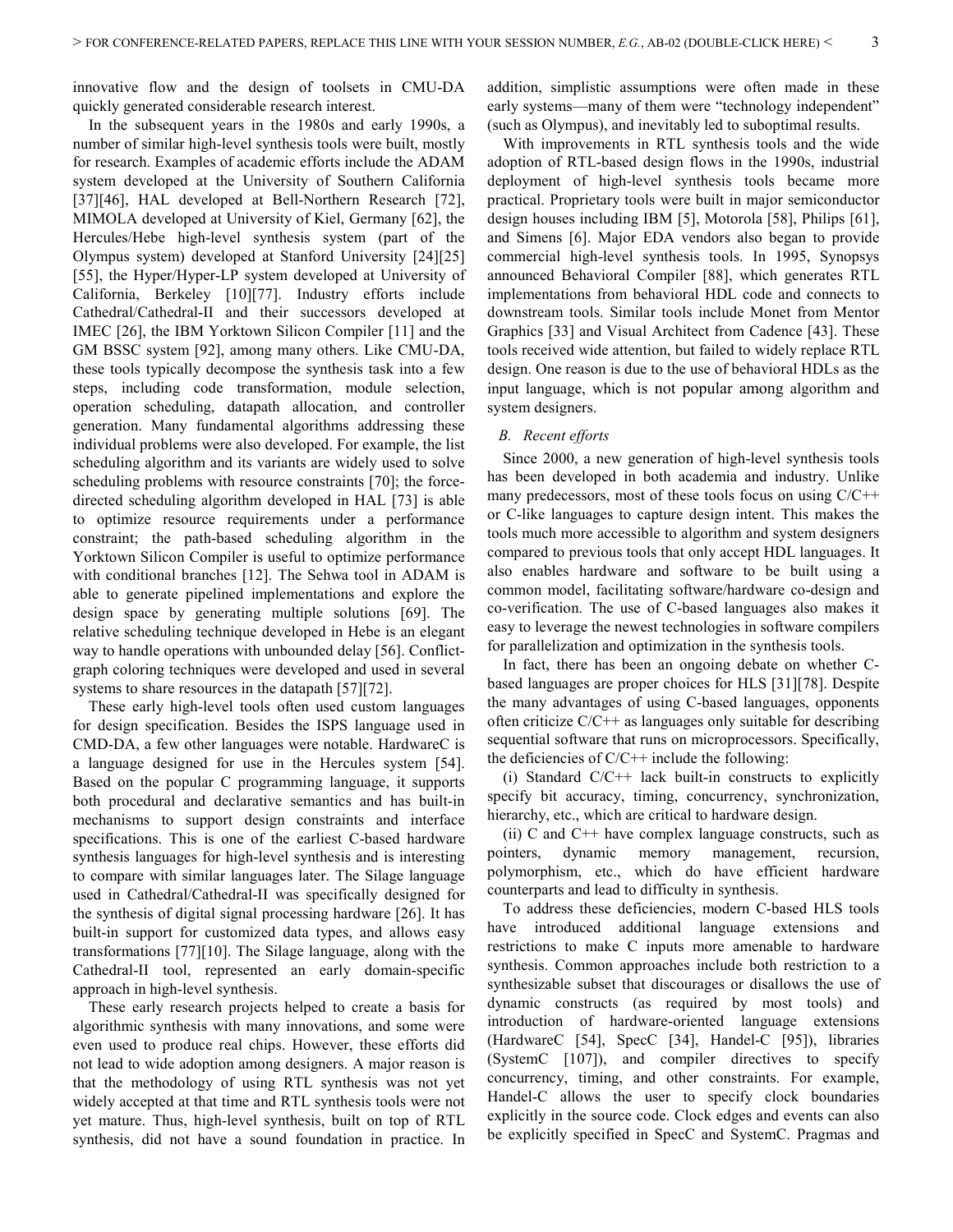directives along with a subset of ANSI C/C++ are used in many commercial tools. An advantage of this approach is that the input program can be compiled using standard  $C/C++$ compilers without change, so that such a program or a module of it can be easily moved between software and hardware and co-simulation of hardware and software can be performed without code rewriting. At present, most commercial HLS tools use some form of C-based design entry, although tools using other input languages (e.g., BlueSpec [102], Esterel [30], Matlab [42], etc.) also exist.

Another notable difference between the new generation of high-level synthesis tools and their predecessors is that many tools are built targeting implementation on FPGA. FPGAs have continually improved in capacity and speed in recent years, and their programmability makes them an attractive platform for many applications in signal processing, communication, and high-performance computing. There has been a strong desire to make FPGA programming easier, and many high-level synthesis tools are designed to specifically target FPGAs, including ASC [64], CASH [9], C2H from Altera [98], DIME-C from Nallatech [112], GAUT [22], Handel-C compiler (now part of Mentor Graphics DK Design Suite) [95], Impulse C [74], ROCCC [87][39], SPARK [41][40], Streams-C compiler [36], and Trident [82][83], . ASIC tools also commonly provide support for targeting an FPGA tool flow in order to enable system emulation.

Among these high-level synthesis tools, many are designed to focus on a specific application domain. For example, the Trident compiler, developed at Los Alamos National Lab, is an open-source tool focusing on the implementation of floating-point scientific computing applications on FPGA. Many tools, including GAUT, Streams-C, ROCCC, ASC, and Impulse C, target streaming DSP applications. Following the tradition of Cathedral, these tools implement architectures consisting of a number of modules connected using FIFO channels. Such architectures can be integrated either as a standalone DSP pipeline, or integrated to accelerate code running on a processor (as in ROCCC).

As of 2010, major commercial C-based high-level synthesis tools include AutoESL's AutoPilot [94] (originated from UCLA xPilot project [17]), Cadence's C-to-Silicon Compiler [3][103], Forte's Cynthesizer [65], Mentor's Catapult C [7], NEC's Cyber Workbench [89][91], and Synopsys Synphony C [115] (formerly Synfora's PICO Express, originated from a long range research effort in HP Labs [49]).

#### *C. Lessons Learned*

Despite extensive development efforts, most commercial HLS efforts have failed. We believe that past failures are due to one or several of the following reasons:

 **Lack of comprehensive design language support**: The first generation of the HLS synthesis tools could not synthesize high-level programming languages. Instead, untimed or partially timed behavioral HDL was used. Such design entry marginally raised the abstraction level, while imposing a steep learning curve on both software and hardware developers.

Although early C-based HLS technologies have considerably improved the ease of use and the level of design abstraction, many C-based tools still have glaring deficiencies. For instance, C and  $C++$  lack the necessary constructs and semantics to represent hardware attributes such as design hierarchy, timing, synchronization, and explicit concurrency. SystemC, on the other hand, is ideal for system-level specification with software/hardware co-design. However, it is foreign to algorithmic designers and has slow simulation speed compared to pure ANSI C/C++ descriptions. Unfortunately, most early HLS solutions commit to only one of these input languages, restricting their usage to niche application domains.

- **Lack of reusable and portable design specification**: Many HLS tools have required users to embed detailed timing and interface information as well as the synthesis constraints into the source code. As a result, the functional specification became highly tool-dependent, target-dependent, and/or implementation-platform dependent. Therefore, it could not be easily ported to alternative implementation targets.
- Narrow focus on datapath synthesis: Many HLS tools focus primarily on datapath synthesis, while leaving other important aspects unattended, such as interfaces to other hardware/software modules and platform integration. Solving the system integration problem then becomes a critical design bottleneck, limiting the value in moving to a higher-level design abstraction for IP in a design.
- **Lack of satisfactory quality of results (QoR)**: When early generations of HLS tools were introduced in the mid-1990s to early 2000s, the EDA industry was still struggling with timing closure between logic and physical designs. There was no dependable RTL to GDSII foundation to support HLS, which made it difficult to consistently measure, track, and enhance HLS results. Highly automated RTL to GDSII solutions only became available in late 2000s (e.g., provided by the IC Compiler from Synopsys [114] or the BlastFusion/Talus from Magma [111]). Moreover, many HLS tools are weak in optimizing real-life design metrics. For example, the commonly used algorithms mainly focus on reducing functional unit count and latency, which do not necessarily correlate to actual silicon area, power, and performance. As a result, the final implementation often fails to meet timing/power requirements. Another major factor limiting quality of result was the limited capability of HLS tools to exploit performance-optimized and power-efficient IP blocks on a specific platform, such as the versatile DSP blocks and on-chip memories on modern FPGA platforms. Without the ability to match the QoR achievable with an RTL design flow, most designers were unwilling to explore potential gains in design productivity.
- **Lack of a compelling reason/event to adopt a new design methodology:** The first-generation HLS tools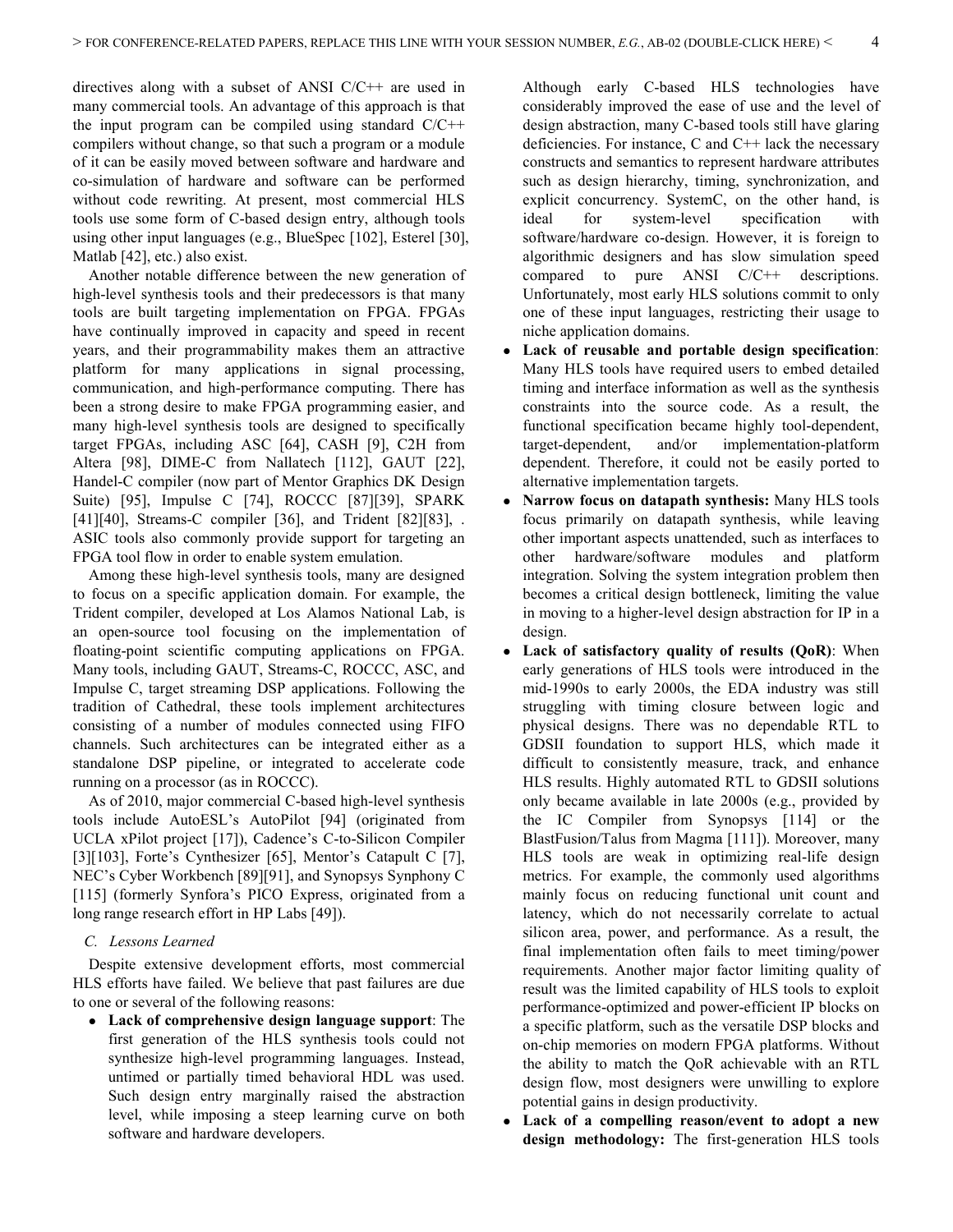were clearly ahead of their time, as the design complexity was still manageable at the register transfer level in late 1990s. Even as the second-generation of HLS tools showed interesting capabilities to raise the level of design abstraction, most designers were reluctant to take the risk of moving away from the familiar RTL design methodology to embrace a new unproven one, despite its potential large benefits. Like any major transition in the EDA industry, designers needed a compelling reason or event to push them over the "tipping point," i.e., to adopt the HLS design methodology.

Another important lesson learned is that tradeoffs must be made in the design of the tool. Although a designer might wish for a tool that takes any input program and generates the "best" hardware architecture, this goal is not generally practical for HLS to achieve. Whereas compilers for processors tend to focus on local optimizations with the sole goal of increasing performance, HLS tools must automatically balance performance and implementation cost using global optimizations. However, it is critical that these optimizations be carefully implemented using scalable and predictable algorithms, keeping tool runtimes acceptable for large programs and the results understandable by designers. Moreover, in the inevitable case that the automatic optimizations are insufficient, there must be a clear path for a designer to identify further optimization opportunities and execute them by rewriting the original source code.

Hence, it is important to focus on several design goals for a high-level synthesis tool:

- 1. Capture designs at a bit-accurate, algorithmic level in C code. The code should be readable by algorithm specialists.
- 2. Effectively generate efficient parallel architectures with minimal modification of the C code, for parallelizable algorithms.
- 3. Allow an optimization-oriented design process, where a designer can improve the performance of the resulting implementation by successive code modification and refactoring.
- 4. Generate implementations that are competitive with synthesizable RTL designs after automatic and manual optimization.

We believe that the tipping point for transitioning to HLS methodology is happening now, given the reasons discussed in Section I and the conclusions by others [14][84]. Moreover, we are pleased to see that the latest generation of HLS tools has made significant progress in providing wide language coverage and robust compilation technology, platform-based modeling, and advanced core HLS algorithms. We shall discuss these advancements in more detail in the next few sections.

## III. CASE STUDY OF STATE-OF-ART OF HIGH-LEVEL SYNTHESIS FOR FPGAS

AutoPilot is one of the most recent HLS tools, and is representative of the capabilities of the state-of-art commercial

HLS tools available today. Figure 1 shows the AutoESL AutoPilot development flow targeting Xilinx FPGAs. AutoPilot accepts synthesizable ANSI C, C++, and OSCI SystemC (based on the synthesizable subset of the IEEE-1666 standard [113]) as input and performs advanced platformbased code transformations and synthesis optimizations to generate optimized synthesizable RTL.

AutoPilot outputs RTL in Verilog, VHDL or cycle-accurate SystemC for simulation and verification. To enable automatic co-simulation, AutoPilot creates test bench wrappers and transactors in SystemC so that designers can leverage the original test framework in C/C++/SystemC to verify the correctness of the RTL output. These SystemC wrappers connect high-level interfacing objects in the behavioral test bench with pin-level signals in RTL. AutoPilot also generates appropriate simulation scripts for use with  $3<sup>rd</sup>$ -party RTL simulators. Thus designers can easily use their existing simulation environment to verify the generated RTL.



Figure 1. AutoESL and Xilinx C-to-FPGA design flow.

In addition to generating RTL, AutoPilot also creates synthesis reports that estimate FPGA resource utilization, as well as the timing, latency and throughput of the synthesized design. The reports include a breakdown of performance and area metrics by individual modules, functions and loops in the source code. This allows users to quickly identify specific areas for QoR improvement and then adjust synthesis directives or refine the source design accordingly. Finally, the generated HDL files and design constraints feed into the Xilinx RTL tools for implementation. The Xilinx ISE tool chain (such as CoreGen, XST, PAR, etc.) and Embedded Development Kit (EDK) are used to transform that RTL implementation into a complete FPGA implementation in the form of a bitstream for programming the target FPGA platform.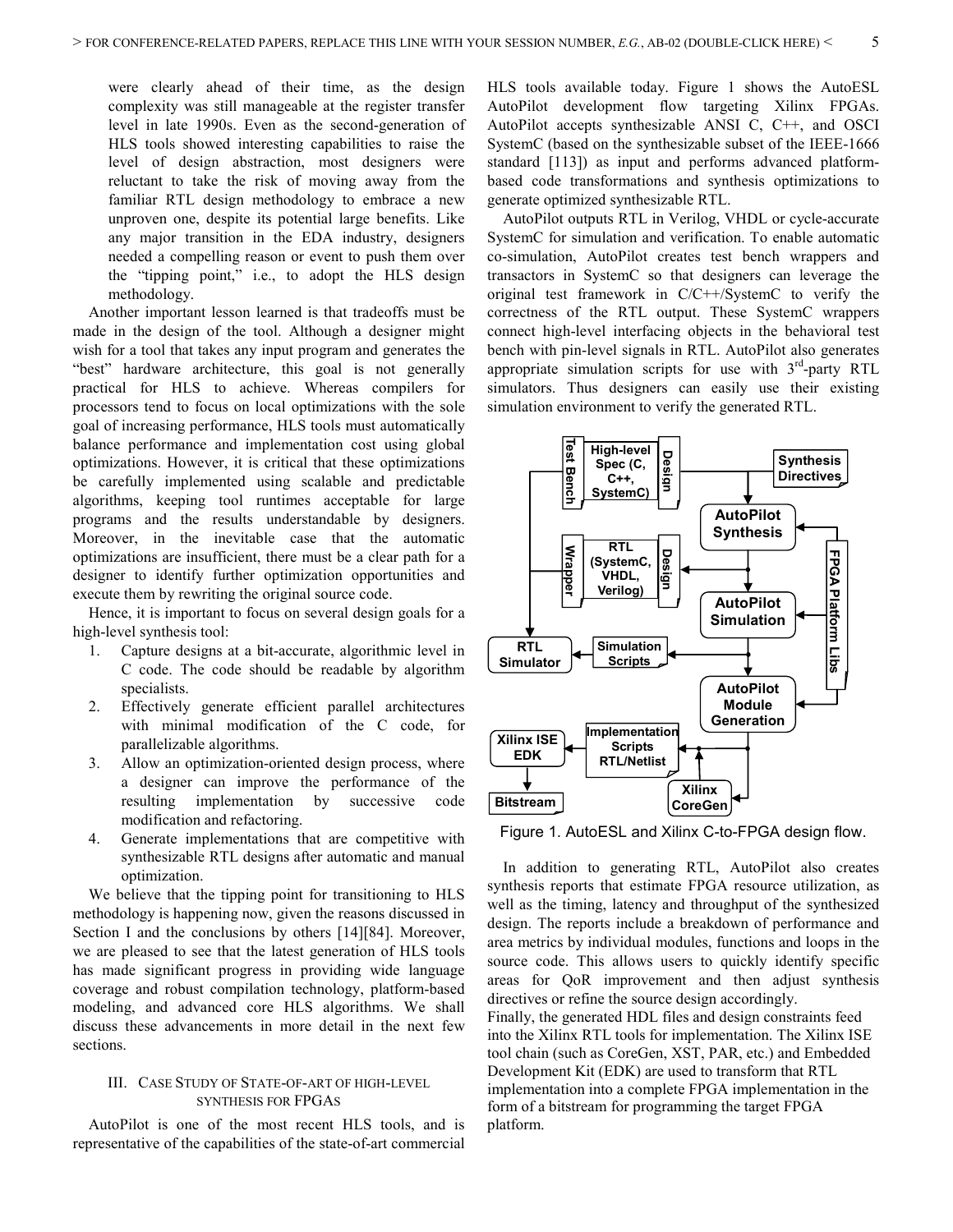## IV. SUPPORT OF HIGH-LEVEL PROGRAMMING MODELS

#### *A. Robust support of C/C++ based synthesis*

Comprehensive language coverage is essential to enabling wide acceptance of  $C/C++$  based design and synthesis. The reasons are twofold:

- **Reduced verification effort:** A broad synthesizable subset minimizes the required code changes to convert the reference C source into a synthesizable specification. This effectively improves the design productivity and reduces or eliminates the additional verification effort to ensure equivalence between the synthesizable code and the original design.
- **Improved design quality:** Comprehensive language support allows designers to take full advantage of rich  $C/C++$  constructs to maximize simulation speed, design modularity and reusability, as well as synthesis QoR.

However, it is quite challenging to compile an input specification in software C language, which is known for its highly flexible syntax and semantic ambiguities, into a wellstructured and well-optimized hardware described in HDL.

| Table 1. Useful language features for effective C/C++- |
|--------------------------------------------------------|
| based design and synthesis.                            |

|         | anguage Constructs                   | Benefits                                                                        |  |  |
|---------|--------------------------------------|---------------------------------------------------------------------------------|--|--|
|         | Arbitrary-precision<br>integer types | Bit-accurate design<br>QoR                                                      |  |  |
|         | Floating-point types                 | Floating-point arithmetic                                                       |  |  |
|         | <b>Function calls</b>                | Modular design hierarchy                                                        |  |  |
|         | Pointers                             | Efficiency and flexibility                                                      |  |  |
|         | Structs & unions                     | Data encapsulation                                                              |  |  |
|         | Fixed-point types                    | Fixed-point arithmetic<br>Accuracy-cost tradeoff                                |  |  |
| $C++$   | Templates                            | Parameterizable design                                                          |  |  |
|         | Classes                              | Object-oriented modeling<br>(encapsulation, inheritance,<br>polymorphism, etc.) |  |  |
| SystemC | Modules & processes                  | Coarse-grained<br>concurrency                                                   |  |  |
|         | Clocks                               | Custom protocol<br>Multi-clock design                                           |  |  |
|         | TLM                                  | <b>Fast simulation</b>                                                          |  |  |

In fact, many early C-based synthesis tools only handle a very limited language subset, which typically includes the native integer data types (e.g., *char*, *short*, *int*, etc.), onedimensional arrays, *if-then-else* conditionals, and *for* loops. Such language coverage is far from sufficient to allow complex large-scale designs. As shown in Table 1, supporting more advanced language features in C, C++ and SystemC is critical to raising the level of design abstraction and enabling efficient high-level synthesis.

AutoPilot accepts three standard C-based design entries in ANSI C, C++ and SystemC. It provides robust synthesis technologies to efficiently handle different aspects of the  $C/C++$  language, such as data type synthesis (for both primitive and composite types), pointer synthesis, memory synthesis, control synthesis, loop synthesis, modular hierarchy synthesis (for function, class, and concurrent modules), and interface synthesis (for function parameters and global variables).

Designers can fully control the data precisions of a C/C++ specification. AutoPilot directly supports single- and doubleprecision floating-point types and efficiently utilizes the floating-point IPs provided by the FPGA platforms. Common floating-point math routines (e.g., square root, exponentiation, logarithm, etc.) can be mapped to high-quality platformspecific IPs.

In addition, AutoPilot has the capabilities to simulate and synthesize arbitrary-precision integers (*ap\_int*) and fixed-point data types (*ap\_fixed*). The arbitrary-precision fixed-point (*ap\_fixed*) data types support all common algorithmic operations. With this library, designers can explore the accuracy and cost tradeoff by modifying the resolution and fixed-point location and experimenting with various quantization and saturation modes.

AutoPilot also supports the OCSI synthesizable subset [113] for SystemC synthesis. Designers can make use of SystemC bit-accurate data types (sc\_int/sc\_uint, sc\_bigint/sc\_biguint, and sc\_fixed/sc\_ufixed) to define the data precisions. Multi-module hierarchical designs can be specified and synthesized with multiple concurrent processes running inside each module.

# *B. Use of state-of-the-art compiler technologies*

AutoPilot tightly integrates the LLVM compiler infrastructure [59][110] to leverage leading-edge compiler technologies. LLVM features a GCC-based C/C++ front end called *llvm-gcc* and a newly developed source code front end for C/C++ and Object C/C++ called *Clang*, a virtual instruction set based on a type-safe static single-assignment (SSA) form [23], a rich set of code analyses and transformation passes, and various back ends for common target machines.

AutoPilot uses the *llvm-gcc* front end to obtain an intermediate representation (IR) based on the LLVM instruction set. On top of this IR, AutoPilot performs a variety of compiler transformations to aggressively optimize the input specification. The optimization focuses on reducing code complexity and redundancy, maximizing data locality, and exposing parallelism.

In particular, the following classes of transformations and analyses have shown to be very useful for hardware synthesis:

- SSA-based code optimizations such as constant propagation, dead code elimination, and redundant code elimination based on global value numbering [2].
- Expression rewriting such as strength reduction and arithmetic simplification to replace expensive operations and expressions with simpler ones (e.g.,  $x\frac{0}{2} = x \cdot \frac{\mathcal{X}}{2}$ 1),  $3*x-x=<1$ ).
- Range analysis and bitwidth analysis [80][21] that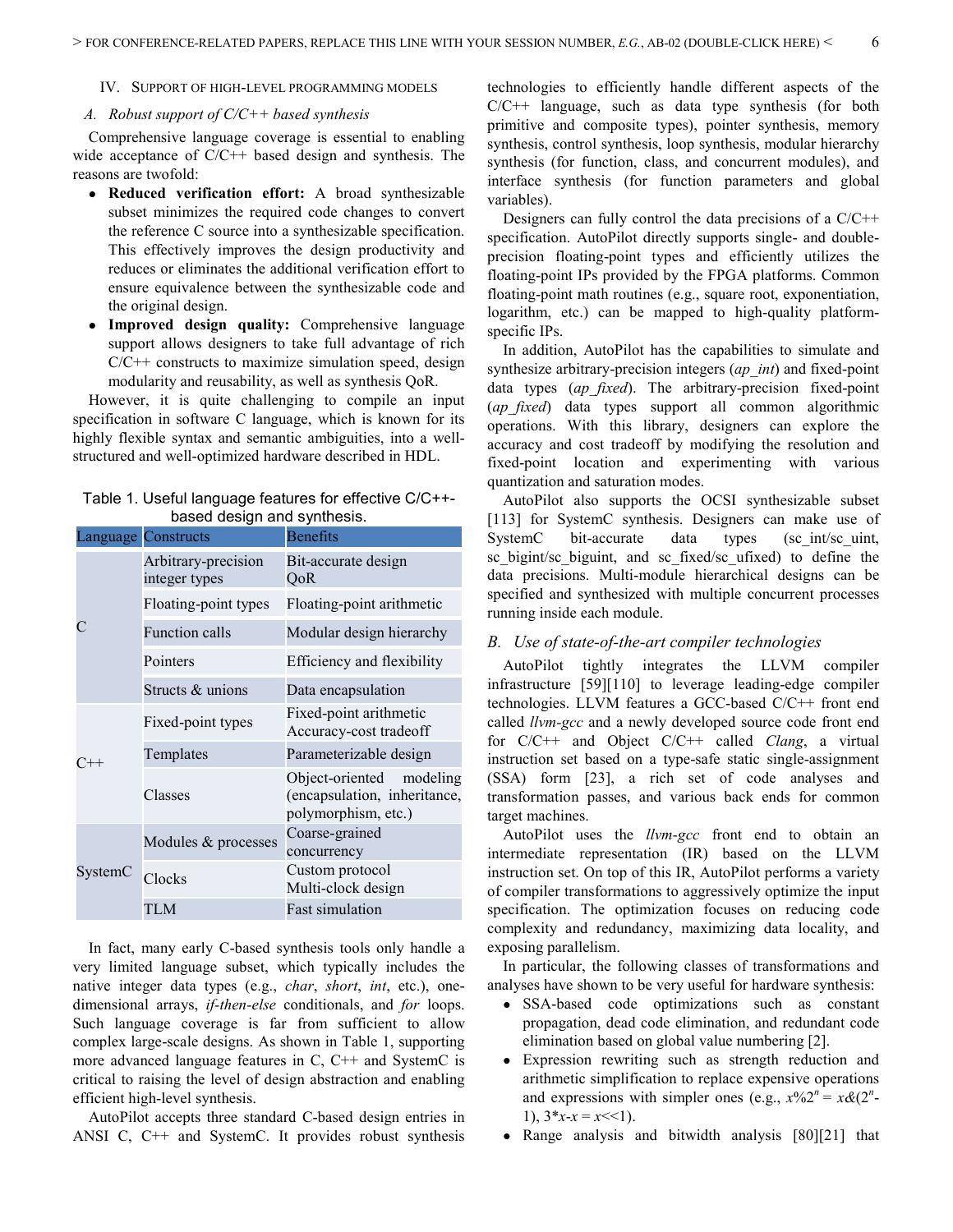extract and propagate the value range information throughout the program to reduce bitwidths of variables and operations.

- Sophisticated alias analysis and memory dependence analysis [50] that analyzes data and control dependences to discover parallelism between pointer and array accesses.
- Memory optimizations such as memory reuse, array scalarization, and array partitioning [19] to reduce the number of memory accesses and improve memory bandwidth.
- Loop transformations such as unrolling, loop fusion, and loop rotation to expose loop-level parallelism [50].
- Function optimizations such as inlining and pointer-toscalar argument promotion to enable code optimization across the function boundaries.

It is worth noting that the LLVM-based IR is in a languageagnostic format. In other words, the code can be optimized without considering the source language. As a result, the same set of analyses and optimizations on this representation can be shared and taken advantage of by many different language front ends.

Furthermore, unlike other conventional C/C++ compilers, which are typically designed to optimize with the native data types (e.g., *char*, *short*, *int*, *long*, etc.), LLVM and AutoPilot compilation and transformation procedures are fully bit accurate. This is a significant advantage for hardware synthesis since bit-level redundancy and parallelism can be well optimized and well exploited [93].

## V. PLATFORM-BASED APPROACH

#### *A. Platform modeling for Xilinx FPGAs*

AutoPilot uses detailed target platform information to carry out informed and target-specific synthesis and optimization. The platform specification describes the availabilities and characteristics of important system building blocks, including the available computation resources, memory resources, and communication interfaces on a given Xilinx FPGA device.

Component pre-characterization is involved in the modeling process. Specifically, it characterizes the delay, area, and power for each type of hardware resource, such as arithmetic units (e.g., adders and multipliers), memories (e.g., RAMs, ROMs, and registers), steering logic (multiplexors), and interface logic (e.g., FIFOs and bus interface adapters). The delay/area/power characteristic curves are derived by varying the bit widths, number of input and output ports, pipeline intervals, and latencies. The resulting characterization data is then used to make implementation choices during synthesis.

Notably, the cost of implementing hardware on FPGAs is often different from that for ASIC technology. For instance, most designs include multiplexors to route data to different points in a design, share hardware resources, and initialize the state of the system. On FPGAs, multiplexors typically have the same cost and delay as an adder (approximately one LUT/output). In some cases, however, a multiplexor can merge with other logic, such as a downstream adder or multiplexor, resulting in no additional hardware cost. In contrast, in ASIC technology, multiplexors are typically significantly less expensive than adders and other arithmetic operations and this cost cannot typically be eliminated by technology mapping. As a result, understanding the cost and delay of multiplexing operations is critical to building optimized FPGA designs.

FPGA technology also features heterogeneous on-chip resources, including not only LUTs and flip flops but also other prefabricated architecture blocks such as DSP48s and Block RAMs. Understanding the tradeoff between these heterogeneous resources is critical for efficient FPGA mapping. For instance, in FPGAs logic functions are significantly more expensive relative to memory than in ASIC technology, since logic functions must be implemented using LUTs and flip flops in the FPGA fabric whereas memory is usually implemented using Block RAMs which exist as customized SRAM cells in the FPGA. Furthermore, smaller memories and shift registers may be more efficiently mapped to LUT cells or flip flops in the FPGA than to Block RAM, adding additional complexity for memory characterization.

Such FPGA-specific platform information is carefully modeled for each and every FPGA device families, and considered by AutoPilot during synthesis for performance and area tradeoff. In addition, AutoPilot has the capability of detecting certain computation patterns and mapping a group of operations to platform-specific architecture blocks, such as DSP48 blocks, or pre-defined customer IPs.

#### *B. Integration with Xilinx toolset*

In order to raise the level of design abstraction more completely, AutoPilot attempts to hide details of the downstream RTL flow from users as much as possible. Otherwise, a user may be overwhelmed by the details of vendor-specific tools such as the formats of constraint and configuration files, implementation and optimization options, or directory structure requirements.

As shown in Figure 1, AutoPilot implements an end-to-end C-to-FPGA synthesis flow integrated with the Xilinx toolset in several areas:

- **ISE integration**: AutoPilot automatically generates scripts and constraints for Xilinx ISE from the highlevel constraints entered in AutoPilot. AutoPilot can also directly invoke ISE from within the tool to execute the entire C-to-FPGA flow and extract the exact resource utilization and the final timing from the ISE reports. For advanced users who are familiar with the Xilinx tool flow, AutoPilot also provides options to tune the default implementation and optimization settings, such as I/O buffer insertion, register duplication/balancing, and place-and-route effort.
- **CoreGen integration**: AutoPilot can automatically generate optimized IP blocks, such as memories, FIFOs, and floating-point units, using Xilinx Core Generator (CoreGen). In some cases, the CoreGen implementations are superior to the comparable functions implemented through logic synthesis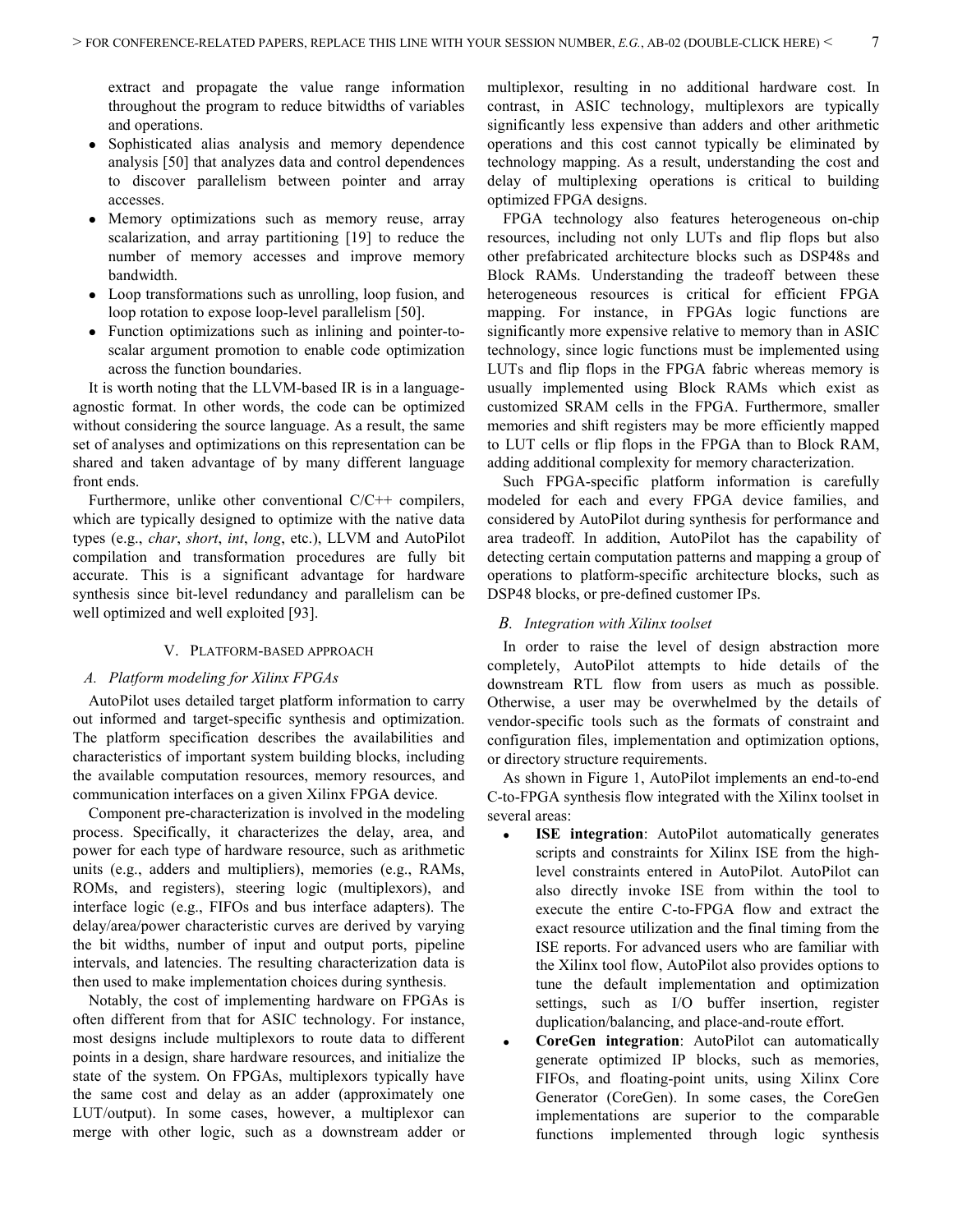resulting in better QoR. The resulting CoreGen netlists are also incorporated and encapsulated without further user intervention.

 **EDK integration**: The hardware modules synthesized by AutoPilot can also be integrated into Xilinx EDK environment for system-level hardware/software codesign and exploration. Specifically, AutoPilot is capable of generating various bus interfaces, such as Xilinx Fast Serial Link (FSL) and Processor Local Bus (PLB) for integrating with MicroBlaze and PowerPC processors and Xilinx Native Port Interface (NPI) for integrating with external memory controllers. AutoPilot instantiates these interfaces along with adapter logic and appropriate EDK meta-information to enable a generated module can be quickly connected in an EDK system.

## VI. ADVANCES IN SYNTHESIS AND OPTIMIZATION ALGORITHMS

In this section we highlight some recent algorithmic advancement in HLS that we believe are important factors in improving the quality of results of the latest HLS tools and helping them to produce results that are competitive with manual designs.

# *A. Efficient mathematical programming formulations to scheduling*

Classical approaches to the scheduling problem in highlevel synthesis use either conventional heuristics such as list scheduling [1] and force-directed scheduling [73], which often lead to sub-optimal solutions, due to the nature of local optimization methods, or exact formulations such as integerlinear programming [45], which can be difficult to scale to large designs. Recently, an efficient and scalable system of difference constraint (SDC) based linear-programming formulation for operation scheduling has been proposed [15]. Unlike previous approaches where using *O*(*m×n*) binary variables to encode a scheduling solution with *n* operations and *m* steps [45], SDC uses a continuous representation of time with only  $O(n)$  variables: for each operation *i*, a scheduling variable  $s_i$  is introduced to represent the time step at which the operation is scheduled. By limiting each constraint to integer-difference form, i.e.,

# *s*<sup>*i*</sup> − *s*<sup>*j*</sup> ≤ *d*<sup>*ij*</sup>

where  $d_{ij}$  is an integer. It is shown that a totally unimodular constraint matrix can be obtained. A totally unimodular matrix defined as a matrix whose every square submatrix has a determinant of 0 or  $\pm 1$ . A linear program with a totally unimodular constraint matrix is guaranteed to have integral solutions. Thus, an optimal integer solution can be obtained without expensive branch-and-bound procedures.

Many commonly encountered constraints in high-level synthesis can be expressed in the form of integer-difference constraints. For example, data dependencies, control dependencies, relative timing in I/O protocols, clock frequencies, and latency upper-bounds can all be expressed precisely. Some other constraints, such as resource usage, cannot directly fit into the form. In such cases, approximations can be made to generate pair-wise which can then be expressed as integer-difference constraints. Other complex constraints can be handled in similar ways, using approximations or other heuristics. Thus, this technique provides a very flexible and versatile framework for various scheduling problems, and enables highly efficient solutions with polynomial time complexity.

# *B. Soft constraints and applications for platform-based optimization*

In a typical synthesis tool, design intentions are often expressed as constraints. While some of these constraints are essential for the design to function correctly, many others are not. For example, if the estimated propagation delay of a combinational path consisting of two functional units is 10.5 ns during scheduling, while the required cycle time is 10 ns, a simple method would forbid the two operations to execute in one clock cycle. However, it is possible that a solution with a slight nominal timing violation can still meet the frequency requirement, considering inaccuracy in interconnect delay estimation and various timing optimization procedures in later design stages, such as logic refactoring, retiming, and interconnect optimization. In this case, strict constraints eliminate the possibility of improving other aspects of the design with some reasonable estimated violations. In addition, inconsistencies in the constraint system can occur when many design intentions are added—after all, the design is often a process of making tradeoffs between conflicting objectives.

A solution to the above problems is proposed in [20] using soft constraints in the formulation of scheduling. The approach is based on the SDC formulation discussed in the preceding subsection, but allows some constraints to be violated. Consider the scheduling problem with both hard constraints and soft constraints formulated as follows.

| minimize   | $c^T s$              | linear objective |
|------------|----------------------|------------------|
| subject to | $\mathbf{G}s \leq p$ | hard constraints |
|            | $Hs \leq q$          | soft constraints |

Here *G* and *H* corresponds to the matrices representing hard constraints and soft constraints, respectively, and they are both totally unimodular as shown in [15]. Let  $H_j$  be the *j*th row of *H*, for each soft constraint  $H_j s \le q_j$ , we introduce a violation variable  $v_j$  to denote the amount of violation and transform the soft constraint into two hard constraints as

$$
H_j s - v_j \le q_j
$$
  

$$
-v_j \le 0
$$

At the same time, we introduce a penalty term  $\phi_i(v_i)$  to the objective function, to minimize the cost for violating the *j*th soft constraint. The final formulation becomes the following.

minimize 
$$
c^T s + \sum_j \phi_j(v_j)
$$
  
subject to  $Gs \leq p$   
 $Hs - v \leq q$   
 $-v \leq 0$ 

It can be shown that the new constraint matrix is also totally unimodular. If the amount of penalty is a convex function of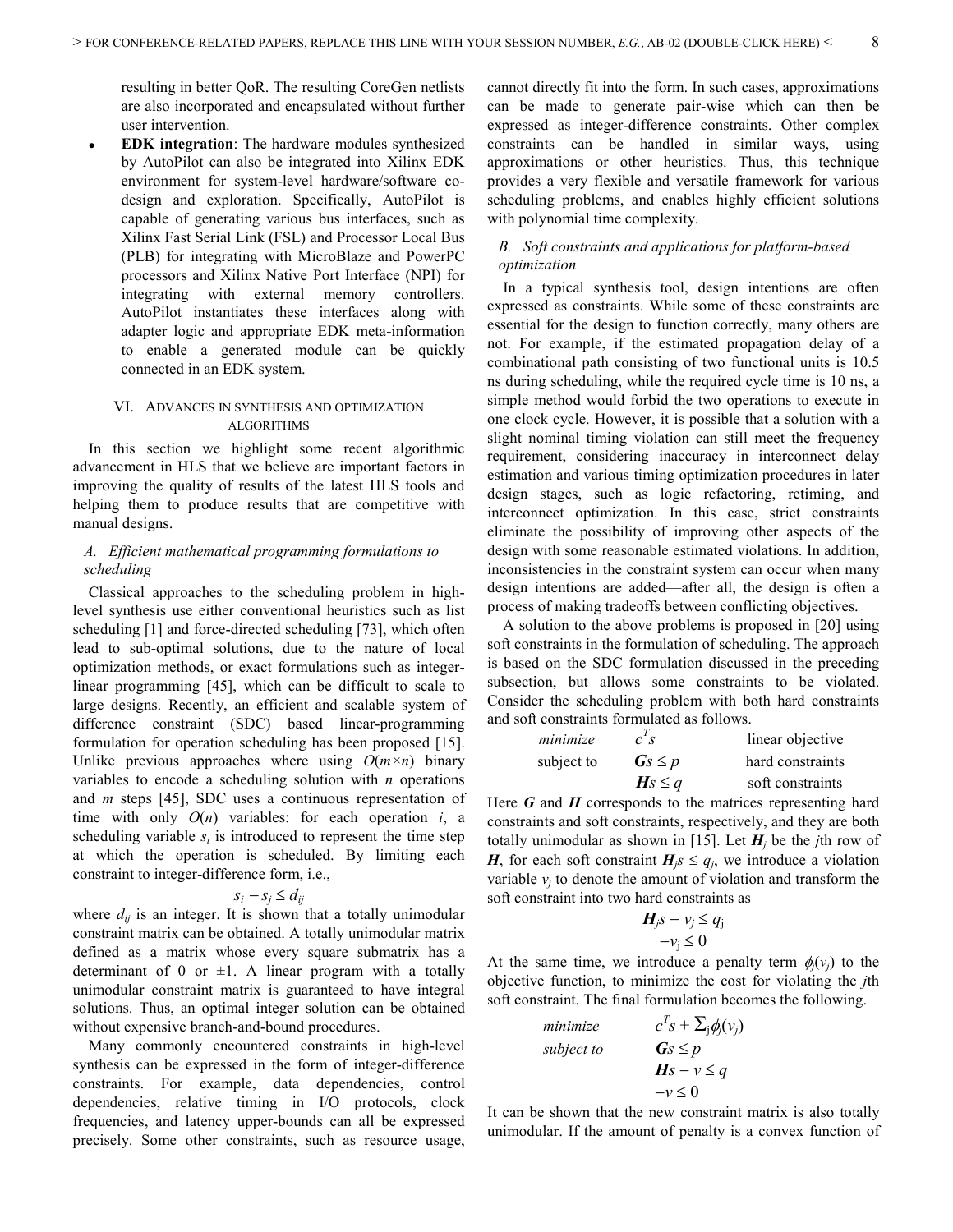the amount of violation, the problem can be solved optimally within polynomial time. Otherwise, convex approximations can be made in an iterative manner [20].



Figure 2. The structure of a scheduler using both hard constraints and soft constraints.

The overall flow of a scheduler using this method is shown in Figure 2. Hard constraints and soft constraints are generated based on the functional specification and QoR targets. The constraints are fed to an optimization engine that uses a mathematical programming solver. The soft constraints can be updated, based on existing results and possibly new design intentions. The use of soft constraints provides a way to handle multiple conflicting design intentions simultaneously, leading to efficient global optimization using a mathematical programming framework. This approach offers a powerful yet flexible framework to address various considerations in scheduling.



Figure 3. The Xilinx DSP48E block.

To illustrate the use of soft constraints in high-level synthesis for FPGAs, we apply it to the problem of efficient utilization of built-in fabrics on FPGA platforms. Take the DSP48E block in Xilinx Virtex 5 FPGAs for example: each of the DSP48E blocks (sketched in Figure 3) contains a multiplier and a post-adder, allowing efficient implementations of multiplication and multiply-accumulation. To fit the pattern of a DSP block, it is preferable that the operations are scheduled following certain relative cycle distances. Specifically, the addition should occur one cycle after the multiplication finishes to be mapped to the post-adder. In the constraint system, it is  $s_{+}$ −*s*<sub>×</sub> ≤  $l_{\times}$ , where  $l_{\times}$  is the number of stages the multiplication takes. These preferences can be nicely modeled by soft constraints as they are not required for

a correct implementation but highly preferred to achieve good QoR on FPGAs.

#### *C. Pattern mining for efficient sharing*

A typical target architecture for HLS may introduce multiplexers when functional units, storage units or interconnects are shared by multiple operations/variables in a time-multiplexed manner. However, multiplexers (especially large ones) can be particularly expensive on FPGA platforms. Thus, careless decisions on resource sharing could introduce more overhead than benefit. In [16] a pattern-based approach for resource sharing is proposed. The method tries to extract common structures or patterns in the data-flow graph, so that different instances of the same pattern can share resources with little overhead. The approach tolerates small variations on port, bitwidth, operation types, etc., by using the graph editing distance as a metric to measure the similarity of two patterns. A systematic method for subgraph enumeration is developed which avoids generating redundant subgraphs. Pruning techniques are proposed based on characteristic vectors and locality-sensitive hashing. Instances of the same pattern are scheduled in the same way and conflicts are avoided when possible so that they can share resources, leading to resource reductions. This technique has been extended to pattern extraction and sharing in CDFGs [18].

#### *D. Memory analysis and optimizations*

While application-specific computation platforms such as FPGAs typically have considerable computational capability, their performance is often limited by available communication or memory bandwidth. Typical FPGAs, such as the Xilinx Virtex series, have a considerable number of block RAMs. Using these RAMs effective is critical to meet performance target in many designs. This often requires partitioning elements of an array across multiple physical memory blocks to enable simultaneous access to different elements of the array.

In [19] a technique for automatic memory partitioning is proposed to increase throughput and reduce power for pipelined loops. It tightly integrates front-end transformations and operation scheduling in an iterative algorithm and has the ability to handle irregular array access, in addition to affine accesses. An example of memory partition is shown in Figure 4. Consider a loop that accesses array A with subscripts *i*,  $2\times i+1$ , and  $3\times i+1$ , in the *i*th iteration. When the array is partitioned into two banks, the first contains elements with even indices and the second contains those with odd indices. If the loop is targeted to be pipelined with the initiation interval of one, i.e., a new loop iteration starts every clock cycle, the schedule in (b) will lead to port conflicts, because  $(i+1)$  mod 2  $= (2 \times (i+1)+1) \mod 2 = (3 \times i+1) \mod 2$ , when *i* is even; this will lead to three simultaneous accesses to the first bank. On the other hand, the schedule in (c) can guarantee at most two simultaneous accesses. Because  $(i+2) \text{ mod } 2 \neq (3 \times i+1) \text{ mod } 2$ for any *i, R1* and *R3* will never access the same bank in the same cycle. The method in [19] presents a theorem to capture all possible reference conflicts under cyclic partitioning in a data structure called a *conflict graph*. Then, an iterative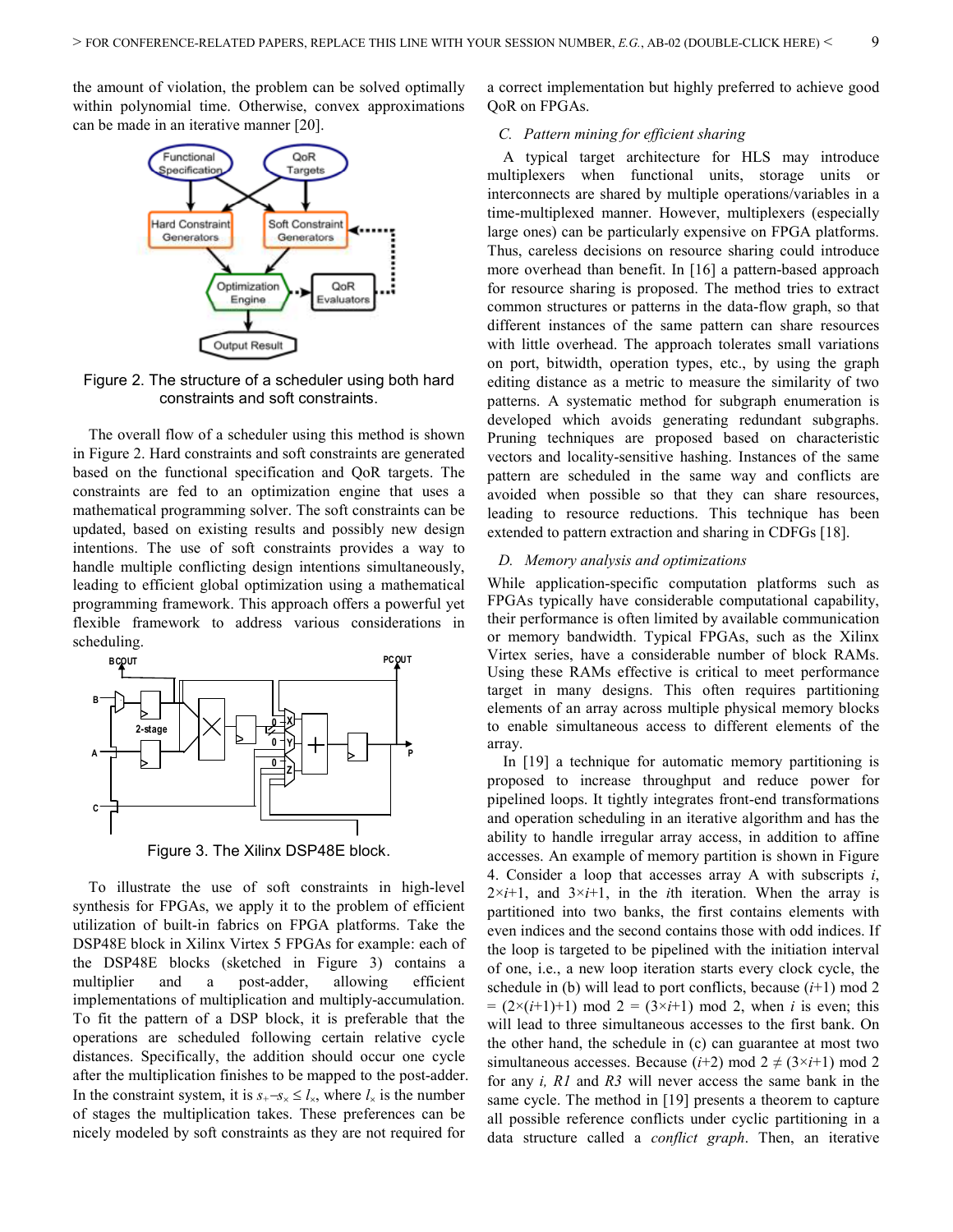algorithm is used to perform both scheduling and memory partitioning guided by the conflict graph.

```
for (i = 0; i < N; i++) { 
A[i] = ...; // R1
A[2 * i + 1] = ...; // R2A[3 * i + 1] = ...; // R3
```

| ł           |                               |                                                       |                 |  |
|-------------|-------------------------------|-------------------------------------------------------|-----------------|--|
|             | (a) The loop to be pipelined. |                                                       |                 |  |
|             | Step 1                        | Step 2                                                | Step 3          |  |
| Iteration 1 | A[i]<br>$A[2^*+1]$            | A[3*i+1]                                              |                 |  |
| Iteration 2 |                               | A[i+1]                                                | $A[3*(i+1)+1]$  |  |
|             |                               | $A[2*(i+1)+1]$                                        |                 |  |
| Iteration 3 |                               |                                                       | A[i+2]          |  |
|             |                               |                                                       | $A[2^*(i+2)+1]$ |  |
|             |                               | (b) First schedule with partition.                    |                 |  |
|             | Step 1                        | Step 2                                                | Step 3          |  |
| Iteration 1 | A[i]<br>A[2*i+1]              |                                                       | $A3*1+1$        |  |
| Iteration 2 |                               | A[i+1]                                                |                 |  |
|             |                               | $A2^*(i+1)+1$                                         |                 |  |
| Iteration 3 |                               |                                                       | A[i+2]          |  |
|             |                               |                                                       | $A2^*(i+2)+1$   |  |
|             |                               | field the country of the control of the constitutions |                 |  |

(c) Second schedule with partition.

Figure 4. An example of memory partitioning and scheduling for throughput optimization.

## VII. ADVANCES IN SIMULATION AND VERIFICATION

Besides the many advantages of automated synthesis, such as quick design space exploration and automatic complex architectural changes like pipelining, resource sharing and scheduling, HLS also enables a more efficient debugging and verification flow at the higher abstraction levels. Since HLS provides an automatic path to implementable RTL from behavioral/functional models, designers do not have to wait until manual RTL models to be available to conduct verification. Instead, they can develop, debug and functionally verify a design at an earlier stage with high-level programming languages and tools. This can significantly reduce the verification effort due to the following reasons:

(i) It is easier to trace, identify and fix bugs at higher abstraction levels with more compact and readable design descriptions.

(ii) Simulation at the higher level is typically orders of magnitude faster than RTL simulation, allowing more comprehensive tests and greater coverage.

Figure 5 captures a typical simulation and verification framework offered by state-of-the-art C-based HLS tools. In this flow designers usually start from high-level specification in C/C++ or SystemC. They use software programming and debugging tools, such as GCC/GDB, Valgrind, or Visual Studio, to ensure that the design is sufficiently tested and verified against a properly constructed test bench. Once the input description to HLS is clean, designers can focus on the synthesis aspects and generate one or multiple versions of RTL code to explore the QoR tradeoffs under different

performance, area, and power constraints. To confirm the correctness of the final RTL designers can use the automatic co-simulation and/or formal equivalence checking provided by this framework.



Figure 5. HLS simulation and verification framework.

## *A. Automatic co-simulation*

At present, simulation is the still prevalent technique to check if the resulting RTL complies with the high-level specification. To reduce effort spent on RTL simulation, the latest HLS technologies have made important improvements on automatic co-simulation [86][8][3], allowing direct reuse of the original test framework in  $C/C++$  to verify the correctness of the synthesized RTL.



Figure 6. Automatic RTL test bench generation and connection in AutoPilot.

As an example, Figure 6 shows a block diagram describing how AutoPilot bridges a behavioral test bench (TB) and RTL with automatically constructed transactor and wrapper in SystemC. A C-to-RTL transactor is created to connect highlevel interfacing constructs (such as parameters and global variables) with pin-level signals in RTL. This step involves data type synthesis as well as interface synthesis since the transactor needs to correctly translate various C/C++ data types and handle different interface protocols such as handshaking, streaming, and memory mapped I/O. Additionally, a SystemC wrapper is generated that combines the C-level test bench and transactor. This wrapper also includes additional control logic to manage the communication between the testing module and the RTL design under test (DUT). For instance, a pipelined design may require that the test bench feed input data into the DUT at a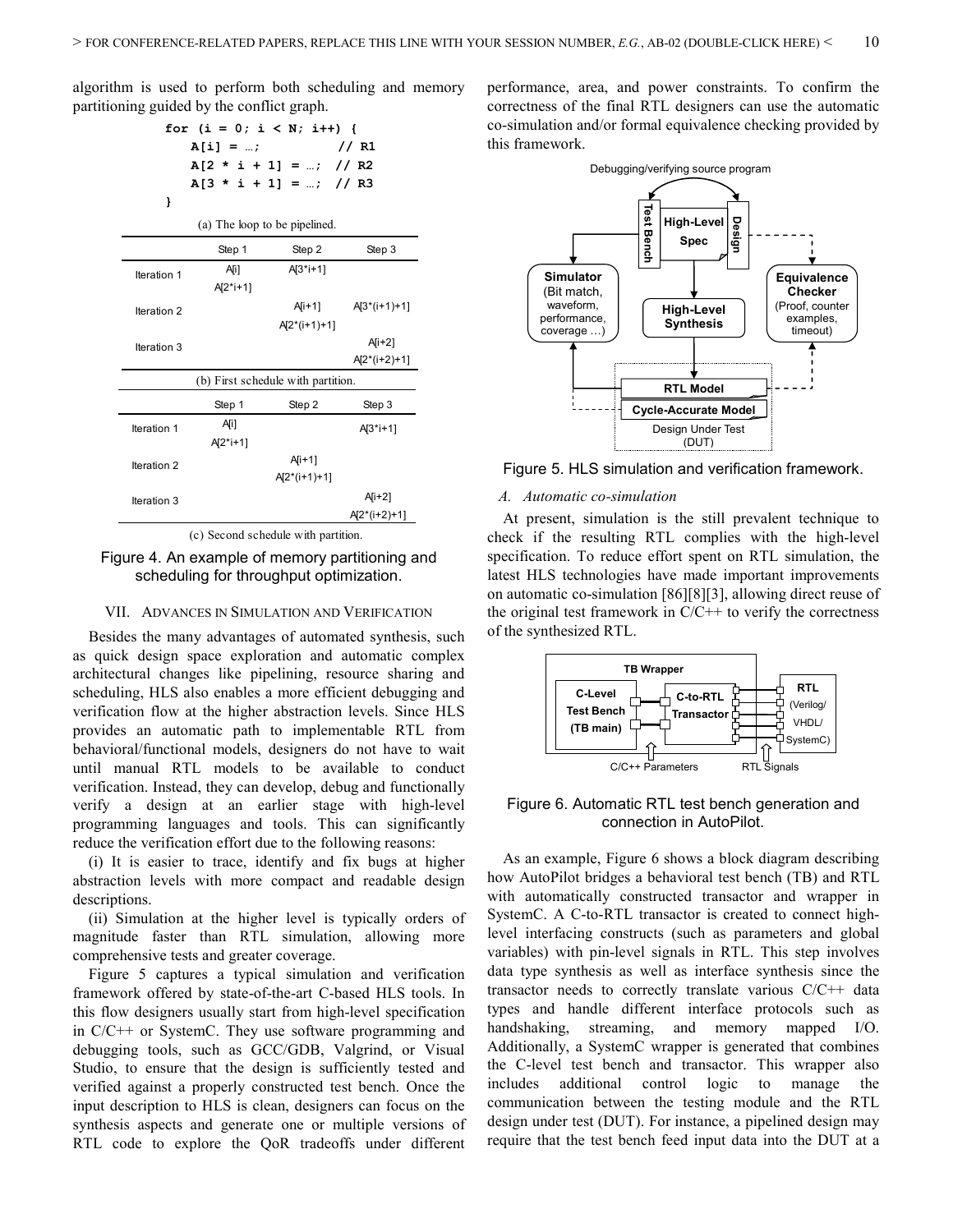fixed rate.

This style of automatic co-simulation also helps designers avoid the timing-consuming manual creation of an RTL test bench. Along with the use of instrumentation and code coverage tools, this flow can provide additional performance and code coverage analyses on the RTL output. Many HLS tools also generate alternative cycle-accurate models (typically in SystemC) of the synthesized design that can be more quickly simulated than HDL.

#### *B. Equivalence Checking*

While formal equivalence checking tools for RTL-to-RTL and RTL-to-gate comparisons have been in production use for years, high-level to RTL checking is still an evolving technology.

Nevertheless, promising progress on C-to-RTL equivalence checking has been made in recent years, especially from industry. For instance, the Sequential Logic Equivalence Checker from Calypto [105] can identify mismatches between a synthesizable C/C++/SystemC model and an RTL design without the need of a test bench. This tool has been integrated in several commercial HLS flows. Synopsys has also presented their Hector tool in [53], which integrates multiple bit-level and word-level equivalence checking techniques, such as ATPG, BDD, SAT, and SMT to address the system level to RTL formal verification problem.

An excellent survey of the sequential equivalence checking (SEC) techniques is given in [63], with discussions of their usage in the real-word high-level synthesis flows. As mentioned in this article, the current SEC technology can handle moderate design size with gate count between 500- 700K gates and tolerate latency differences between high-level and RTL models on the order of hundreds of clock cycles. Beyond this range, further design partitioning is required to help the checker to reduce the verification complexity.

Currently, formal equivalence checking plays a supporting role in the verification flow for HLS. This is particularly true for FPGA designs, where in-system simulation is possible with much wider simulation coverage. Design iterations can be performed quickly and inexpensively without huge manufacturing cost.

# VIII. INTEGRATION WITH DOMAIN-SPECIFIC DESIGN PLATFORMS

In the end, the time-to-market of an FPGA system design is dependent on many factors, such as availability of reference designs, development boards, and in the end, FPGA devices themselves. Primarily, HLS only addresses one of these factors: the ability of a designer to capture new algorithms and implement an RTL architecture from the algorithm. Reducing the overall time-to-market requires not only reducing the design time, but also integrating the resulting design into a working system. This integration often includes a wide variety of system-level design concerns, including embedded software, system integration, and verification [104]. Hence, it is crucial that such integration can be performed as easily and as quickly as possible.

A view of an integrated design is shown in Figure 7. The interface cores (marked GigE, PCI, DVI, and LVDS in the figure) are implemented in low-level RTL code and are provided as encapsulated intellectual property (IP) cores. These cores tend to have tight requirements on circuit architecture in order to function correctly, and often have specific timing constraints, placement requirements, and instantiated architectural primitives. As a result, these cores are not easily amenable to high-level synthesis and form part of the system infrastructure of a design. Note, however, that these cores represent a small portion of the overall design synthesized in the FPGA, where system designers are not likely to have significant differentiating ability.

A second key part of system infrastructure is the processor subsystem shown on the left of Figure 7. Subsystem PSS is responsible for executing the relatively low-performance processing in the system.



Figure 7. Block diagram showing an algorithmic block integrated with a processor and I/O.

The portion of a design generated using HLS represents the bulk of the FPGA design and communicates with the system infrastructure through standardized wire-level interfaces, such as AXI4 memory-mapped and streaming interfaces [96] shown in Figure 7. These interfaces are abstracted in the C code to appropriate application-level interfaces, which can be simulated at a functional level in C code. In order to understand this abstract architecture model, we show some concrete examples of domain-specific design platforms that we used to build FPGA systems, one for cognitive radio designs and another for video applications.

#### *A. High-level design of cognitive radios project*

Cognitive radio systems typically contain both computationally intensive processing with high data rates in the radio processing, along with complex, but relatively lowrate processing to control the radio processing. Such systems can be elegantly described and quickly simulated in algorithmic C code, enabling opportunities to improve the system-level management algorithms. However, efficiently building such systems in FPGAs can be complex, since they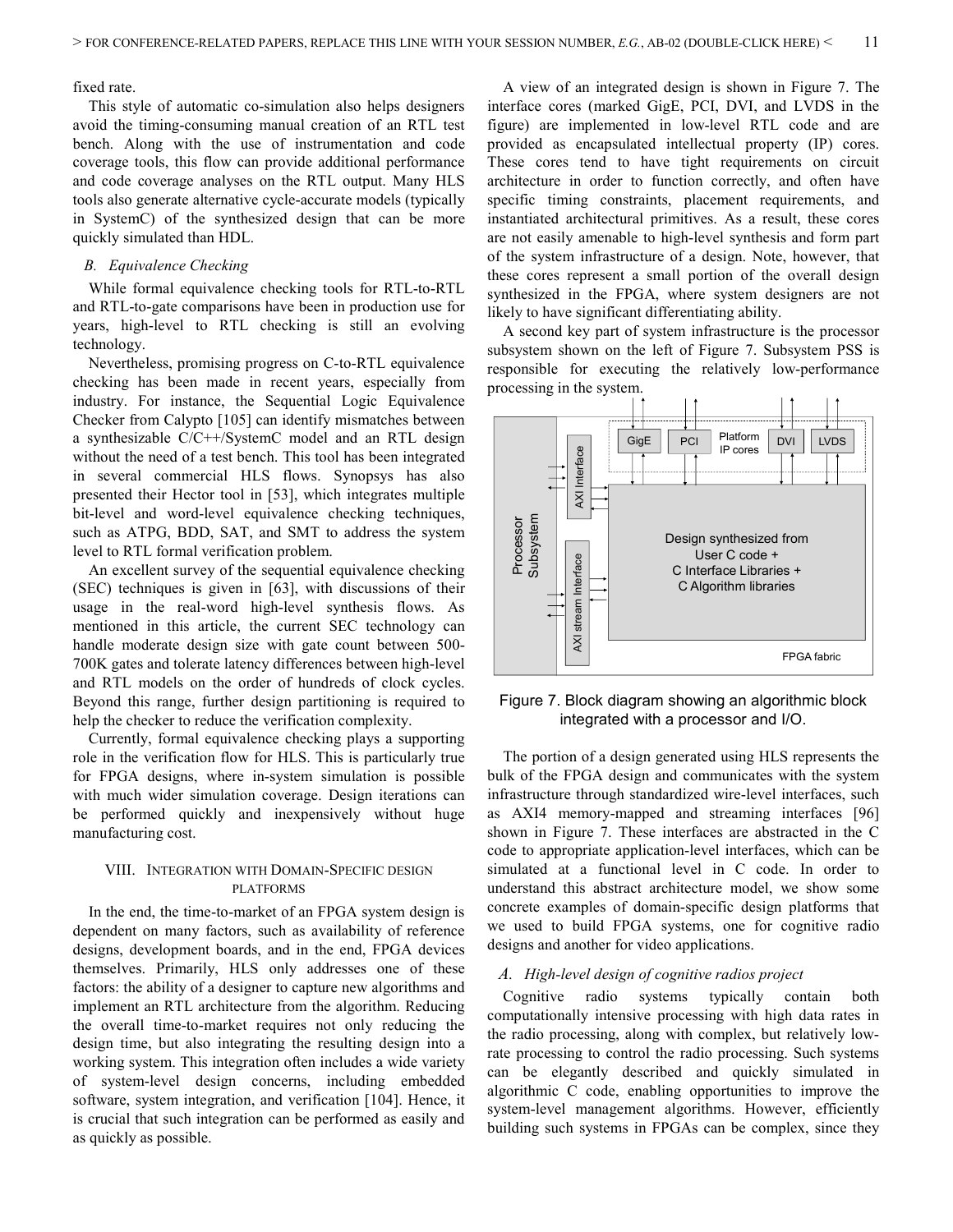involve close interaction between the processing code that must be implemented in the FPGA fabricto provide adequate performance, and the control code that would typically be implemented in an embedded processor. Although HLS provides a path to implementing the radio processing efficiently in FPGA logic, efficient interaction with the processor is an important part of the overall system complexity.

The target template architecture, shown in Figure 8, is divided in two subsystems: a processor subsystem and an accelerator subsystem. The processor subsystem contains standard hardware modules and is capable of running a standard embedded operating system, such as Linux. These modules include the embedded CPU (e.g., PowerPC or MicroBlaze), memory controller to interface to external DRAM, and I/O modules (e.g., Ethernet). The processor subsystem is responsible for two main tasks: executing the software runtime system in charge of the application control at runtime, and executing computationally non-intensive components in the application. The accelerator subsystem is used for implementing components with high computational requirements in hardware. In order to transfer data into and out of the accelerator subsystem, the *accelerator* block is connected to on-chip memories (i.e., standard interfaces). These on-chip memories are used as a shared-memory communication scheme between hardware and software components. The bus interface logic implements a DMA functionality to efficiently move data. A set of interface registers, accessible from software, is used for controlling hardware execution and accessing component parameters. The accelerator block is synthesized using the high-level synthesis tools.



Figure 8. Radio processing architecture template.

To program the architecture, the application is captured as a pipeline of concurrent components or actors. Each actor conceptually executes either in the processor subsystem, or in the accelerator subsystem. Actors executing in the accelerator system also include a small proxy component executing in the processor, which is responsible for data transfer and synchronization with the FPGA hardware generated through HLS. This allows the component implementation to be completely abstracted, and a designer can implement individual components without knowing about the implementation details of other components or how they are logically interconnected. The composition of actors and the dataflow between them is described in an XML file, enabling new compositions to be easily described. Components also expose a configuration interface with multiple parameters, allowing them to be reconfigured in an executing system by user-defined control code executing in the processor subsystem.

## *B. Video Starter Kit*

Video processing systems implemented in FPGA include a wide variety of applications from embedded computer-vision and picture quality improvement to image and video compression. These systems also target a variety of endmarkets ranging from television studio equipment to industrial imaging and consumer equipment, such as HDTVs and digital cameras. Typically these systems include two significant pieces of complexity. First, they must communicate by standardized interfaces, such as HD-SDI, HDMI, or V-by-one, with other equipment in order to be demonstrated. Secondly, they often perform inter-frame processing, which almost always requires a large frame-buffer implemented in cheap external memory, such as DDR2 SDRAM.

To address these complexities and make it relatively straightforward for designers to implement video processing applications and demonstrate them in real-time on development boards, we have leveraged a portable platform methodology. This platform is derived from the Xilinx EDKbased reference designs provided with the Xilinx Spartan 3ADSP Video Starter Kit and has been ported to several Xilinx Virtex 5 and Spartan 6 based development boards, targeting high-definition HD video processing with pixel clocks up to 150 MHz. A block diagram is shown in Figure 9.



Figure 9. Video processing architecture template.

Incoming video data is received using board and protocol specific interface adapters and formatted as a non-handshaked stream of RGB video data, with horizontal and vertical synchronization and data enable signals. When a board uses an external decoder chip which formats digital video in this way, such as the Spartan 3ADSP video Starter Kit, the IO adapter can often be very simple, requiring almost no FPGA logic. In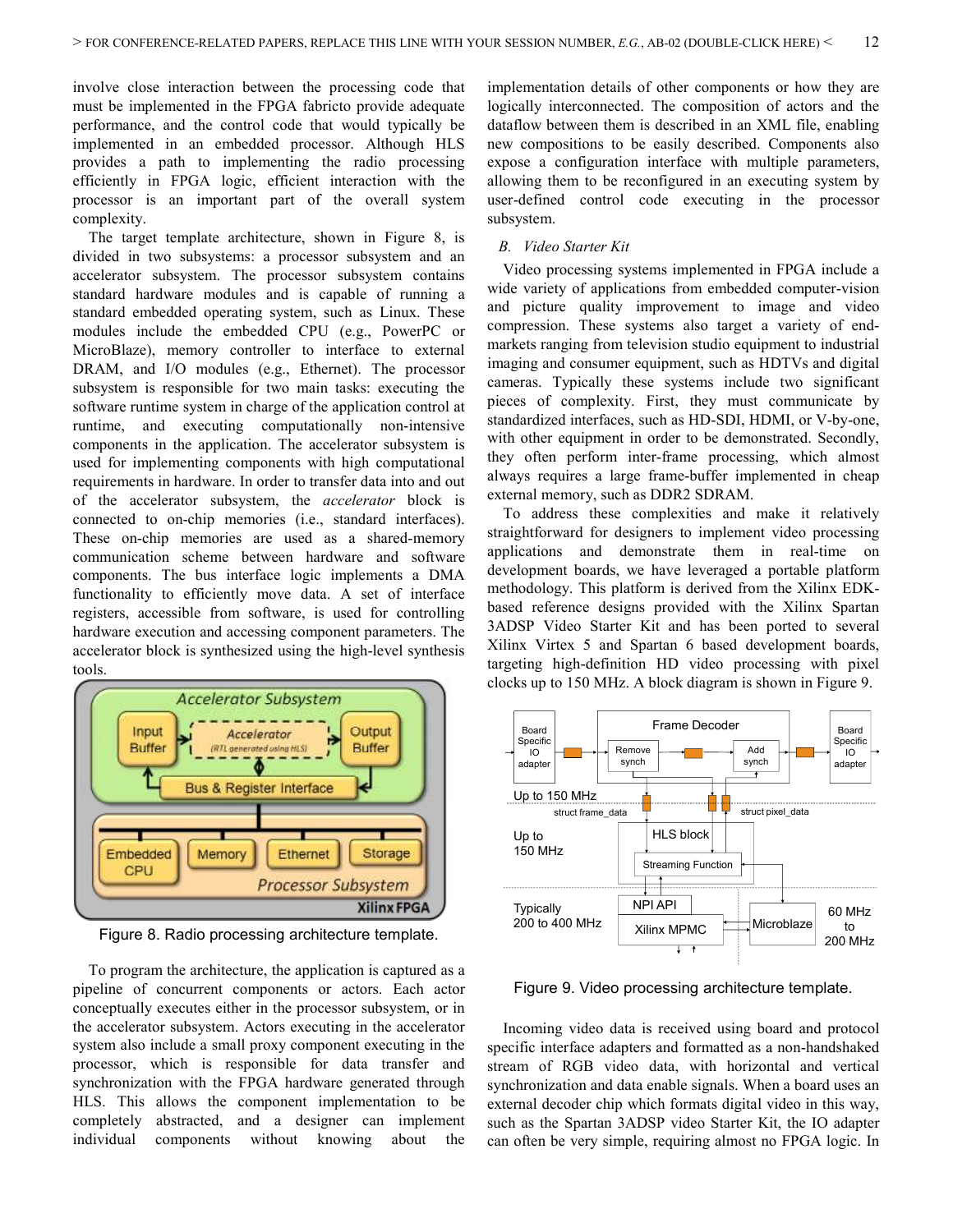other cases, such as on the Xilinx University Program Atlys board [117] which implements HDMI interfaces entirely in FPGA logic, the interface logic can be more significantly complex.

The incoming video data is analyzed by the Frame Decoder block to determine the frame size of the incoming video, which is passed to the application block, enabling different video formats to be processed. The frame size, represented by *struct frame data*, is sent to the application block first, followed by the given number of active video pixels without synchronization signals, represented by *struct pixel\_data*. The synchronization signals themselves are encoded and delayed, before being reassembled with the processed video data and sent to the output video interface. This delay accommodates non-causal spatial filters with up to a small number of lines of delay, without requiring the output video to be shifted. Longer processing delays can be accommodated internally to the application block by a frame buffer by outputting the previously processed frame.

The application is typically partitioned between the Application Block, which is generated using HLS and the Microblaze control processor. In video systems, the control processor often handles processing that occurs at the frame rate (typically 60 or 120 frames per second for the majority of consumer video equipment), and can receive data analyzed from the incoming video, and generate parameter updates to the processing core. Simple processing tasks can be computed in the vertical blanking interval, while more complex tasks may require the entire frame time to compute, meaning that analysis of frame n is computed during the arrival of frame *n*+1 and the results used to update frame *n*+2.

The Application Block itself is capable of processing video pixels at the full rate of the incoming video data, typically as a streaming dataflow pipeline generated from multiple loops in C code. To meet the pixel-rate requirements of HDTV systems, the Application Block typically process one new pixel per clock cycle in consumer grade FPGAs, such as the Xilinx Spartan 6 family. Video line buffers are synthesized directly from embedded FPGA memories, expressed as arrays in C code.

The interface to external memory used for frame buffers is implemented using the Xilinx Multi-ported Memory Controller (MPMC) [118] which provides access to external memory to the Application Block and to the Microblaze control processor, if necessary. The MPMC provides a consistent user-level interface through the Native-Port Interface (NPI) [118] to a variety of memory technologies, abstracting the FPGA-architecture specific details of interfacing with correct timing to a particular external memory technology. NPI requires applications to explicitly specify large bursts in order to maximize memory bandwidth to burstoriented memory technologies, such as DDR2 SDRAM. The RTL code generated by AutoPilot can leverage these bursts to directly implement video frame buffers and other patterns of memory accesses without a separate DMA engine.

#### IX. DESIGN EXPERIENCE AND RESULTS

In this section we summarize some recent design experiences using HLS for FPGA designs in the two application domains discussed in the preceding section and discuss the experimental results, especially in terms of the quality of results of HLS as compared to manual designs.

## *A. Summary of BDTI HLS Certification*

Xilinx has worked with BDTI Inc. [99] to implement an HLS Tool Certification Program [100]. This program was designed to compare the results of an HLS Tool and the Xilinx Spartan 3 FPGA that is part of the Video Starter Kit, with the result of a conventional DSP processor and with the results of a good manual RTL implementation. There were two applications used in this Certification Program, an optical flow algorithm, which is characteristic for a demanding image processing application and a wireless application (DQPSK) for which a very representative implementation in RTL was available. The results of the certification of the AutoPilot tool from AutoESL are available on the BDTI website [101].

Table 2. Quality of results for BDTI optical flow workflow operating point 2: maximum throughput, 1280x720

| <b>Platform</b>                                                                                        | Chip<br><b>Unit Cost</b><br>(Qty)<br>10K) | <b>Maximum</b><br><b>Frames</b> per<br>Second<br>(FPS) | Cost per<br><b>FPS</b><br>(Lower is<br>Better) |
|--------------------------------------------------------------------------------------------------------|-------------------------------------------|--------------------------------------------------------|------------------------------------------------|
| AutoESL AutoPilot<br>Xilinx RTL<br>plus<br>tools targeting the<br>Xilinx XC3D3400A<br><b>FPGA</b>      | \$26.65                                   | $183$ fps                                              | \$0.14                                         |
| Instruments<br>Texas<br>software<br>development<br>tools<br>targeting<br>TMS320DM6437<br>DSP processor | \$21.25                                   | $5.1$ fps                                              | \$4.20                                         |

progressive scan. (Table reproduced from [101])

Results showing the maximum performance for the optical flow algorithm are shown in Table 2, comparing comparably priced consumer-grade FPGA and DSP targets. The AutoPilot implementation achieved approximately 30 times better throughput per dollar than the optimized DSP implementation. In addition, BDTI qualitatively assessed the "extent of modifications to the source code" necessary to implement the optical flow algorithm. The DSP processor implementation rated "fair", while the AutoPilot implementation rated "good", indicating that less source code modification was necessary to achieve high performance when using AutoPilot.

Results for the DQPSK application are shown in Table 3, comparing the quality of results of the AutoPilot implementation with a manual RTL implementation. After optimization, including both significant source code refactoring and careful use of tool directives, the AutoPilot implementation achieved slightly lower resource usage than the RTL implementation. It is worth noting that the handwritten RTL made use of optimized Xilinx CoreGen IP blocks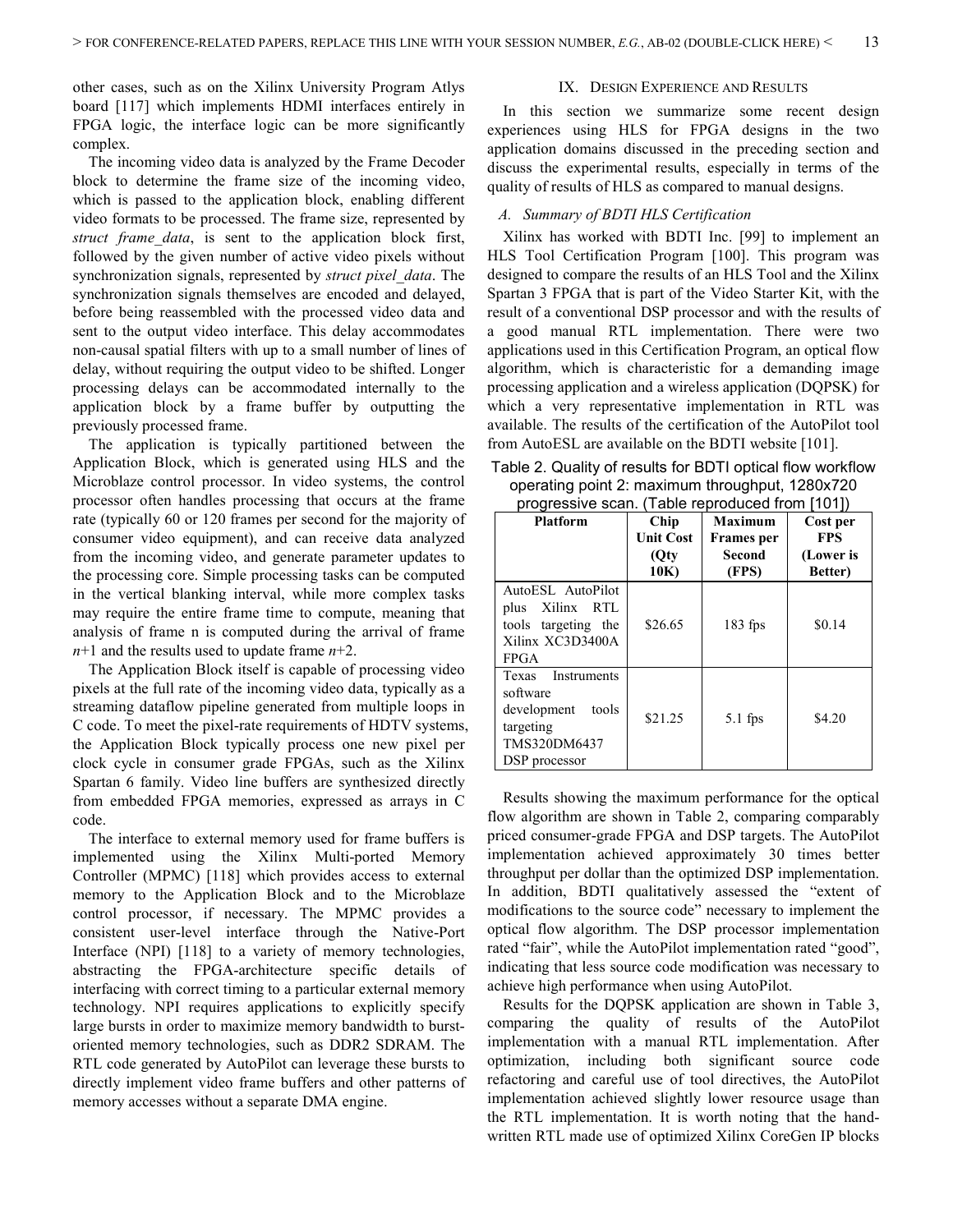where applicable.

BDTI also assessed overall ease of use of the DSP tool flow and the FPGA tool flow, combining HLS with the low-level implementation tools. They concluded that the DSP tool flow was still significantly easier to use, primarily due to difficulties installing the FPGA tools and a lack of sufficient platform infrastructure that can be accessed without in-depth knowledge of the FPGA tool flow. In the future, we believe that these issues will be solved as shown in Section VIII.

Table 3. Quality of results for DQPSK receiver workload: 18.75 MSamples/second input data at 75MHz clock speed. (Table reproduced from [101])

| <b>Platform</b>                                                                               | <b>Chip Resource Utilization</b><br>(Lower is Better) |
|-----------------------------------------------------------------------------------------------|-------------------------------------------------------|
| AutoESL AutoPilot plus<br>Xilinx RTL tools targeting<br>the Xilinx XC3D3400A<br><b>FPGA</b>   | 5.6%                                                  |
| Hand-written RTL<br>code<br>using Xilinx RTL tools<br>targeting the Xilinx<br>XC3SD3400A FPGA | $5.9\%$                                               |

#### *B. Sphere Decoder*

Xilinx has implemented a sphere decoder for a multi-input multi-output (MIMO) wireless communication system using AutoPilot [67][85]. The algorithm [28] consists largely of moderate-throughput linear algebra operations, such as matrixmatrix multiply, matrix inverse, QR decomposition, and vector-norm computations implemented on small-dimension matrices. The application exhibits a large amount of parallelism, since the operations must be executed on each of 360 independent subcarriers which form the overall communication channel and the processing for each channel can generally be pipelined. However, in order to reach an efficient high-utilization design, the implementation makes extensive use of resource sharing and time-division multiplexing, with the goal of simultaneously reducing resource usage and end-to-end processing latency.

The algorithm was originally implemented in Matlab, which was converted to an algorithmic C model totaling approximately 4000 lines of code. The C model was further modified to generate an efficient implementation with AutoPilot. This code was converted to run through AutoPilot in a matter of days and optimized over a period of approximately three man-months. The resulting HLS code for the application makes heavy use of  $C^{++}$  templates to describe arbitrary-precision integer data types and parameterized code blocks used to process different matrix sizes at different points in the application. Various AutoPilot-specific *#pragma* directives were used, primarily to express the layout of arrays in memory blocks, to direct the unrolling and scheduling of loops to the appropriate level of parallelism, and to guide the scheduling algorithms to share operators and minimize resource usage. Most of the code included no explicit specification of the RTL structure, although in one case it was necessary to include a *#pragma* directive to force the RTL micro-architecture of a C function and to force the selection of a particular multiplier library element.

The end architecture consists of 25 independent actors in a streaming dataflow architecture, shown in Figure 10. Each actor is separated by synthesized streams or double buffers from neighboring components, enabling them to execute concurrently. The portions marked "4x4", "3x3" and "2x2" perform the same algorithm on matrices of decreasing size, and are collectively termed the "channel preprocessor". These portions are implementing using parameterized C++ templates, targeted by AutoPilot at different  $II^1$  (3 in the 4x4 case, 5 in the 3x3 case and 9 in the 2x2 case), enabling optimized resource sharing decisions to be made automatically. The remainder of the design operates at *II*=1, with all resource sharing described in the C code.



Figure 10. Architecture of the sphere decoder application.

Table 4 below summarizes the results, comparing the overall AutoPilot-based implementation with a previously reported RTL-style implementation built using Xilinx System Generator. Both designs were implemented as standalone cores using ISE 12.1, targeting Xilinx Virtex 5 speed grade 2 at 225 MHz. Using AutoPilot Version 2010.07.ft, we were able to generate a design that was smaller than the reference implementation in less time than a hand RTL implementation by refactoring and optimizing the algorithmic C model.

Design time for the RTL design was estimated from work logs by the original authors of [28], and includes only the time for an algorithm expert and experienced tool user to enter and verify the RTL architecture in System Generator. Design time for the AutoPilot design was extracted from source code control logs. It reflects the time taken by a tool expert who is not a domain expert to take a piece of unfamiliar code, implement a first version in the tool, refactor the code to reflect a desired target architecture, reverse engineer the original RTL code to discover that algorithmic improvements were made in the RTL implementation that were not reflected back in the algorithmic model, and perform design exploration.

 $\overline{a}$ 

 $\frac{1}{1}$  *II* denotes initiation interval of the pipeline. *II*=1 means the design accepts new inputs and produces new outputs at every clock cycle.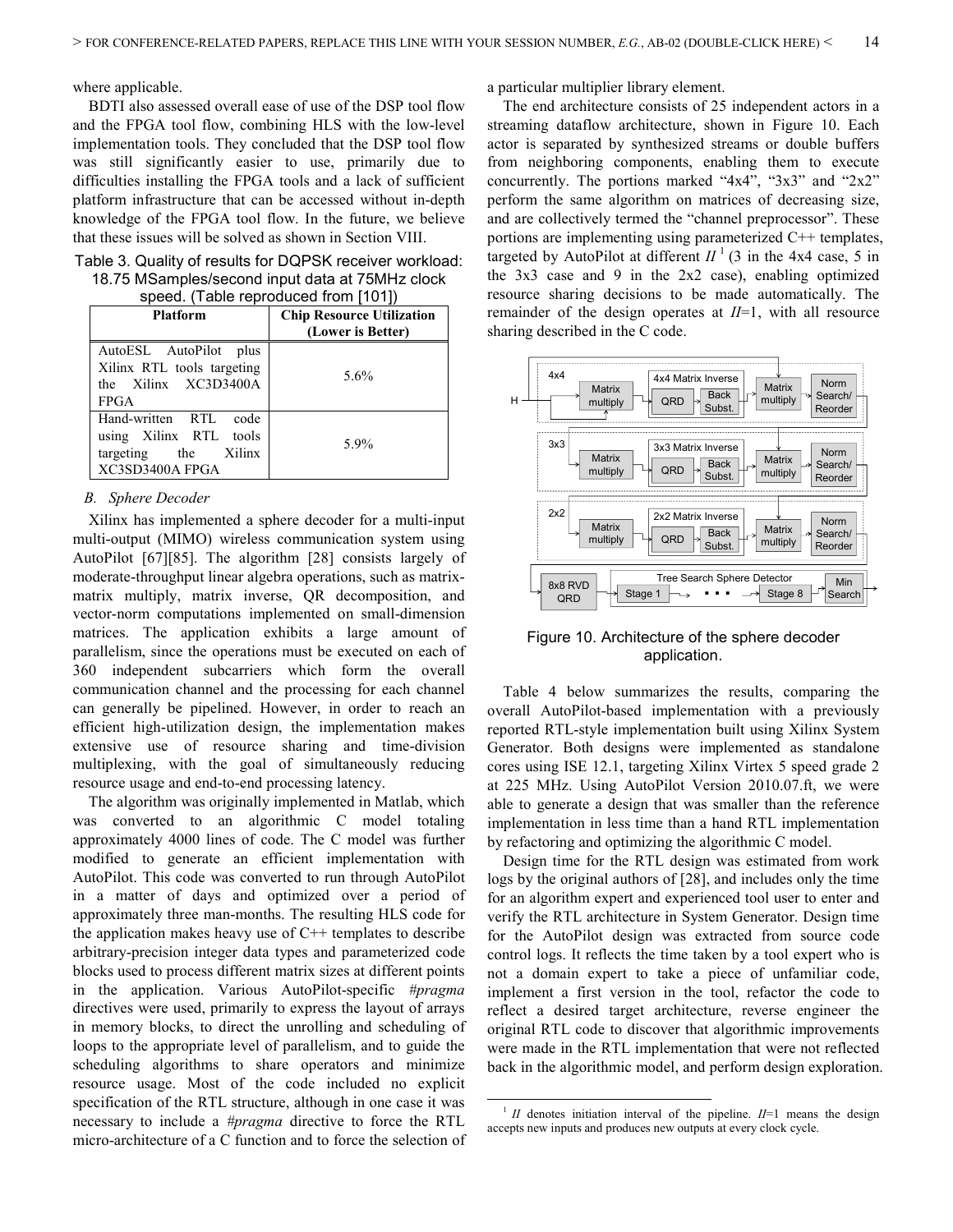In both cases, multiple people worked on the design in parallel. Given the significant time familiarizing ourselves with the application and structure of the code, we believe that an application expert familiar with the code would be able to create such a design at least twice as fast.

| Metric                   | <b>RTL</b> expert | <b>AutoPilot</b> | Diff. $(\% )$ |
|--------------------------|-------------------|------------------|---------------|
|                          |                   | expert           |               |
| Dev. time<br>(man-weeks) | 16.5              | 15               | $-9\%$        |
| <b>LUTs</b>              | 32,708            | 29,060           | $-11\%$       |
| Registers                | 44,885            | 31,000           | $-31\%$       |
| DSP48s                   | 225               | 201              | $-11\%$       |
| 18K BRAMs                | 128               | 99               | $-26%$        |

|  |  |  | Table 4. Sphere decoder implementation results. |
|--|--|--|-------------------------------------------------|
|--|--|--|-------------------------------------------------|

To better understand the area savings, it is instructive to look more closely at smaller blocks of the design. The RVD-QRD block, summarized in Table 5, operates at *II*=1, completing an 8x8 QR decomposition of 18-bit fixed point values every 64 cycles. The block implements a standard Givens-rotation based systolic array consisting of diagonal and off-diagonal cells, where the diagonal cells compute an appropriate rotation, zeroing one of the matrix elements, and the off-diagonal cells apply this rotation to the other matrix elements in the same row. To meet the required throughput, one row of the systolic array is instantiated, consisting of one diagonal cell and 8 off-diagonal cells, and the remaining rows are time multiplexed over the single row. In addition, since the systolic array includes a recurrence, 15 channels are timedivision multiplexed over the same hardware. Exactly the same architecture was implemented, although AutoPilot was able to generate a more optimized pipeline for the non-critical off-diagonal cell, resulting in slightly lower resource usage after optimization. After only 3 weeks, the AutoPilot design had met timing and throughput goals, but required more logic resources than the RTL design. After additional optimization and synthesis constraints on the DSP48 mapping, AutoPilot realized the same DSP48 mapping as the RTL design (3 DSP48s to implement the off-diagonal cell rotations and 6 DSP48s to implement the diagonal cell computation and rotation), including mapping onto the DSP48 post-adder.

| <b>Metric</b> | RTL    | <b>AutoPilot</b> | <b>AutoPilot</b> |  |
|---------------|--------|------------------|------------------|--|
|               | expert | expert           | expert           |  |
| Dev. time     | 4.5    |                  |                  |  |
| (man-weeks)   |        |                  |                  |  |
| <b>LUTs</b>   | 5,082  | 6,344            | 3,862            |  |
| Registers     | 5,699  | 5,692            | 4,931            |  |
| DSP48s        | 30     | 46               | 30               |  |
| 18K BRAMs     | 19     | 19               | 19               |  |

|  |  |  | Table 5. 8x8 RVD-QRD implementation results. |  |
|--|--|--|----------------------------------------------|--|
|--|--|--|----------------------------------------------|--|

Table 6 details multiple implementations of the "Matrix-Multiply Inverse" components, consisting of the combined Matrix Multiply, QR Decomposition, and Back Substitution blocks. This combination implements  $(A^T A)^{-1}$  for various dimensions of 18-bit complex fixed-point matrices. In both RTL and AutoPilot design approaches, the 4x4 case was

implemented first, and the 3x3 and 2x2 cases were derived from the 4x4 case. In RTL, resource sharing was implemented in a similar way for each case, with real and imaginary components time-multiplexed over a single datapath. Deriving and verifying the 3x3 and 2x2 case took approximately one week each. In AutoPilot, the three cases were implemented as C++ template functions, parameterized by the size of the matrix. All three cases were implemented concurrently, using a script to run multiple tool invocations in parallel. Depending on the matrix dimension, different initiation intervals were targeted, resulting in a variety of resource sharing architectures for each block, as shown in Figure 11.

Table 6. Matrix-Multiply Inverse implementation results.

| Metric                   | 4x4<br>RTL | 4x4<br>АP | 3x3<br><b>RTL</b> | 3x3<br>AP | 2x2<br><b>RTL</b> | 2x2<br>АP |
|--------------------------|------------|-----------|-------------------|-----------|-------------------|-----------|
| Dev. Time<br>(man-weeks) |            |           |                   |           |                   |           |
| <b>LUTs</b>              | 9,016      | 7,997     | 6,969             | 5,028     | 5,108             | 3,858     |
| Registers                | 11,028     | 7,516     | 8,092             | 4,229     | 5,609             | 3,441     |
| DSP48s                   | 57         | 48        | 44                | 32        | 31                | 24        |
| 18K                      | 16         | 22        | 14                | 18        | 12                | 14        |
| <b>BRAMs</b>             |            |           |                   |           |                   |           |



#### **Figure 11. Complex QRD architectures.**

In the 4x4 case, the off-diagonal cell implements finegrained resource sharing, with one resource-shared complex multiplier. In the 3x3 case, the off-diagonal cell contains 3 complex multipliers and the off-diagonal cell itself is resource shared at a coarser granularity. In the 2x2 case, all of the offdiagonal cell operations are time multiplexed on a single complex multiplier, combining both coarse-grained and finegrained resource sharing techniques. In AutoPilot, the only difference between these blocks is the different target initiation intervals, resulting in significant resource sharing. Certainly there is no doubt that an RTL designer could have achieved these architectures, given the appropriate insight. However, getting to the optimized cases from the 4x4 case implemented would require a complete RTL-level redesign. We do observe that AutoPilot uses additional BRAM to implement this block relative to the RTL implementation,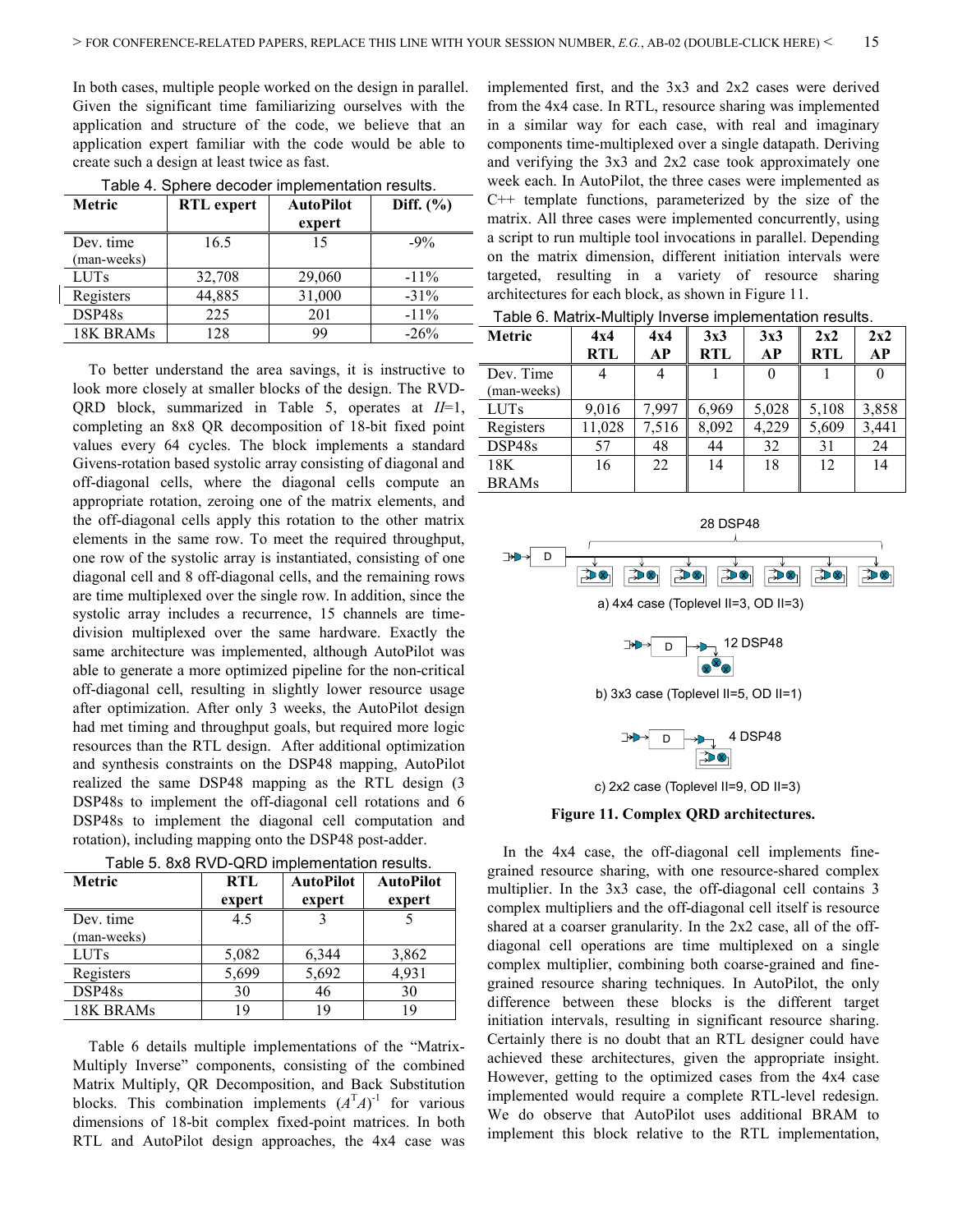because AutoPilot requires tool-implemented double-buffers to only be read or written in a single loop. When considered as part of the overall design, however, we were able to reduce BRAM usage by converting BRAMs to LUTRAM due to the improve architecture of this block.

#### X. CONCLUSIONS AND CHALLENGES AHEAD

It seems clear that the latest generation of FPGA HLS tools has made significant progress in providing wide language coverage, robust compilation technology, platform-based modeling, and domain-specific system-level integration. As a result, they can quickly provide highly competitive quality of results, in many cases comparable or better than manual RTL designs. For the FPGA design community, it appears that HLS technology may be transitioning from research and investigation to selected deployment.

Despite this encouraging development, we also see many opportunities for HLS tools to further improve. In this section, we discuss a few directions and opportunities.

#### *A. Support of memory hierarchy*

The intelligent synthesis support of external off-chip memories is very important in applications that process large amounts of data or high data rates, for example:

- Data-intensive video and image processing applications often require multiple frames of data to be stored. In practice, this storage is usually implemented using commodity DDR2 SDRAMs and requires fast and efficient direct memory access logic to achieve high performance.
- Recent advances in FPGA-based high-performance reconfigurable computing [32] also require efficient access to the gigabytes of external memories shared between a host processor and an FPGA accelerator.

However, as mentioned in [66], most of the existing HLS solutions currently lack efficient support of the memory hierarchy and sufficient abstraction of the external memory accesses. As a result, software designers are exposed to the low-level details of bus interfaces and memory controllers. They must be intimately familiar with the bus bandwidth and burst length and translate such knowledge to C code with substantial modifications. Clearly, such design practice is out of the comfort zone for many software developers and algorithm designers.

Hence, it is highly preferable to have synthesis tools hide explicit external memory transfers as much as possible from programmers. This would require the support of efficient memory hierarchies, including automatic caching and prefetching to hide memory latency and enhance data locality.

The CHiMPS project [76] is one of the promising attempts in this area. It incorporates a traditional memory hierarchy with caches into the synthesized FPGA system to manage external memory, while focusing on the highest possible performance from a given code without rewriting. The proposed C-to-FPGA compilation flow generates multiple distributed caches used by multiple concurrent processing elements.

# *B. Higher-level models*

C and C++ languages are intended to describe sequential programs while modern FPGAs can implement highly complex concurrent systems. While the latest HLS tools have impressive capabilities to extract instruction-level and looplevel parallelism from C/C++ programs, it is inherently difficult to extract task-level parallelism from arbitrary sequential specifications. In addition, for systems with tasklevel feedback, sequential execution may not easily capture the parallel behavior of the system, making verification difficult.

Existing approaches mainly rely on manual annotation in the input specification for task-level parallelism. They also try to extract task-level parallelism by constructing synchronous data flow (SDF) [60], Kahn process networks (KPN) [48], or communicating sequential processes (CSP) [44] models from a sequential specification. A more effective approach may be to use programming models that can explicitly specify concurrency, dependency, and locality. For instance, recent work used the CUDA language [106] for input specification to HLS [68] since CUDA can easily describe thread-level concurrency. However, CUDA was originally intended to model applications mapped onto NVIDIA GPUs and includes many GPU specific features which are not suitable for FPGAs. Our preference is to choose a device-neutral programming model. Currently, we are investigating the possibility of using Concurrent Collections [108] to describe the task level dependency while continuing to specify each task using C/C++ languages.

#### *C. In-System Design validation and debugging*

On-chip and on-board design validation and debugging has emerged as one of the most time-consuming aspects for FPGA-based systems, especially given continuously increasing device capacity and growing design complexity. Although the promise of HLS is that most verification can be performed by executing the original untimed C model, timingand data-related errors that occur on the board are often difficult to debug. At present, the common practice to detect such errors is to perform RTL-level timing accurate simulation or to use in-system debugging tools from major vendors (e.g., Altera SignalTap II and Xilinx ChipScope). These tools can be used to insert logic analyzer cores and provide capabilities to trigger and probe internal signals inside the FPGA circuits.

Debugging HLS designs at the RTL level is complicated by the fact that the structure of the original C code may not resemble the RTL architecture generated by an HLS tool. Many of the modern HLS solutions provide cross referencing capabilities between C and RTL to help designers understand the synthesis results. However, names in HDL are often transformed during RTL synthesis and technology mapping.

In order to effectively debug these systems, future HLS tools shall enable almost all debugging to occur in the C domain by providing:

- Debugging core synthesis: the ability to synthesize efficient debugging logic with minimal overhead.
- Performance monitor generation: the ability to watch the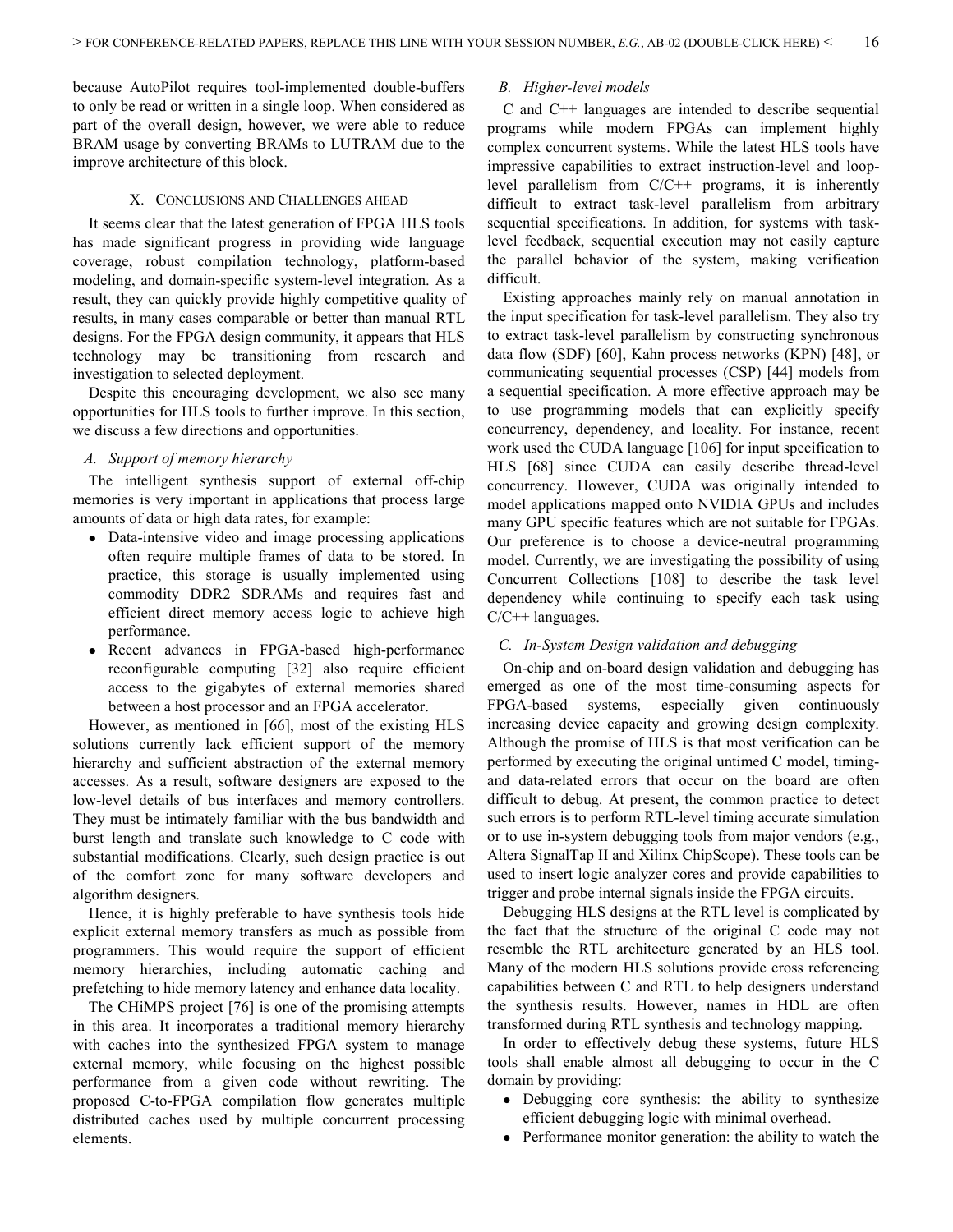status of critical buffers to debug performance bugs, such as FIFO overflows and deadlocks.

 Step-through tracing: the ability to set breakpoints at the C level and observe internal states from hardware blocks.

#### ACKNOWLEDGMENT

This work is partially supported by the Gigascale System Research Center (GSRC) and Global Research Corporation (GRC). Sven van Haastregt contributed significantly to the implementation and analysis of the sphere decoder, and his efforts are highly appreciated.

#### **REFERENCES**

- [1] T. L. Adam, K. M. Chandy, and J. R. Dickson, "A comparison of list schedules for parallel processing systems," *Communications of the ACM*, vol. 17(12), pp. 685-690, Dec. 1974.
- [2] B. Alpern, W. Bowen, M.N. Wegman, and F.K. Zadeck, "Detecting equality of variables in programs," in *Proc. PPL'88*, pp. 1-11.
- [3] B. Bailey, F. Balarin, M. McNamara, G. Mosenson, M. Stellfox, and Y. Watanabe, "TLM-Driven Design and Verification Methodology," Cadence Design Systems, Jun. 2010.
- [4] M. Barbacci, G. Barnes, R. Cattell, and D. Siewiorek, The symbolic manipulation of computer descriptions: the ISPS computer description language, Dep. Comput. Sci., Carnegie-Mellon Univ., Pittsburgh, *PA,Tech. Rep.*, Mar. 1978.
- [5] R.A. Bergamaschi, R.A. O'Connor, L. Stok, M.Z. Moricz, S. Prakash, A. Kuehlmann and D. S. Rao, "High-level synthesis in an industrial environment," *IBM Journal of Research and Development*, vol. 39(1-2), pp. 131-148, Jan. 1995.
- J. Biesenack, M. Koster, A. Langmaier, S. Ledeux, S. Marz, M. Payer, M. Pilsl, S. Rumler, H. Soukup, N. Wehn, and P. Duzy, "The Siemens high-level synthesis system CALLAS," *IEEE Trans. VLSI Systems*, vol.1(3), pp.244-253, Sep 1993.
- [7] T. Bollaert, "Catapult synthesis: a practical introduction to interactive C synthesis," in P. Coussy and A. Morawiec Eds. *High-Level Synthesis: From Algorithm to Digital Circuit*, Springer, 2008.
- [8] D. Burnette, "An ESL methodology for functional verification between untimed C++ and RTL using SystemC," Mentor Graphics, 2008.
- M. Budiu, G. Venkataramani, T. Chelcea and S. Goldstein, "Spatial computation," in *Proc. ASPLOS'04*, pp. 14-26.
- [10] A. Chandrakasan, M. Potkonjak, J. Rabaey, and R. Brodersen, "HYPER-LP: a system for power minimization using architectural transformations," in *Proc. ICCAD'92*, pp. 300-303.
- [11] R. Composano, "Design process model in the Yorktown Silicon Compiler," in *Proc. DAC'88*, pp. 489-494.
- [12] R. Composano, "Path-based scheduling for synthesis," *IEEE Trans. CAD*, vol. 10(1), pp. 85-93, Jan. 1991.
- [13] J. Cong and Y. Zou, "Lithographic aerial image simulation with FPGAbased hardware acceleration," in *Proc. FPGA'08*, Feb. 2008, pp. 20-29.
- [14] J. Cong and W. Rosenstiel, "The last byte: the HLS tipping point," *IEEE Design & Test of Computers*, vol. 26(4), pp. 104, Jul./Aug. 2009.
- [15] J. Cong and Z. Zhang, "An efficient and versatile scheduling algorithm based on SDC formulation," in *Proc. DAC'06*, pp. 433-438.
- [16] J. Cong and W. Jiang, "Pattern-based behavior synthesis for FPGA resource reduction," in *Proc. FPGA'08*, Feb. 2008, pp. 107-116.
- [17] J. Cong, Y. Fan, G. Han, W. Jiang and Z. Zhang, "Platform-based behavior-level and system-level synthesis," in *Proc. IEEE Intl. SOC Conf.*, Sept. 2006, pp. 199-202.
- [18] J. Cong, H. Huang and W. Jiang, "A generalized control-flow-aware pattern recognition algorithm for behavioral synthesis", in *Proc. DATE'10*, pp. 1255-1260.
- [19] J. Cong, W. Jiang, B. Liu, and Y. Zou, "Automatic memory partitioning and scheduling for throughput and power optimization," in *Proc. ICCAD '09*, Nov. 2009, pp. 697-704.
- [20] J. Cong, B. Liu, and Z. Zhang, "Scheduling with soft constraints," in *Proc. ICCAD'09*, Nov. 2009, pp. 47-54.
- [21] J. Cong, K. Gururaj, B. Liu, C. Liu, Z. Zhang, S. Zhou and Y. Zou, "Evaluation of static analysis techniques for fixed-point precision optimization," in *Proc. FCCM'09*, Apr. 2009, pp. 231-234.
- [22] P. Coussy, C. Chavet, P. Bomel, D. Heller, E. Senn, and E. Martin, "GAUT: A High-Level Synthesis Tool for DSP Applications," in P. Coussy and A. Morawiec Eds. High-Level Synthesis: From Algorithm to Digital Circuit, Springer, 2008..
- [23] R. Cytron, J. Ferrante, B. Rosen, M. Wegman, and K. Zadeck, "Efficiently computing static single assignment form and the control dependence graph," *ACM Transactions on Programming Languages and Systems*, vol. 13(4), pp. 451-490, Oct. 1991.
- [24] G. De Micheli, D. Ku, F. Mailhot, and T. Truong, "The Olympus synthesis system," *IEEE Design & Test of Computers*, vol. 7(5), pp. 37- 53, 1990.
- [25] G. De Micheli and D. Ku, "HERCULES-A system for high-level synthesis," in *Proc. DAC'88*, pp. 483-488.
- [26] H. De Man, J. Rabaey, J. Vanhoof, P. Six, and L. Claesen, "Cathedral-II—a silicon compiler for digital signal processing," *IEEE Design &Test of Computers*, vol. 3(6), pp. 13-25, 1986.
- [27] K. Denolf, S. Neuendorffer, and K. Vissers, "Using C-to-gates to program streaming image processing kernels efficiently on FPGAs," in *Proc. FPL'09*, pp. 626-630.
- [28] C. Dick et.al., "FPGA Implementation of a Near-ML Sphere Detector for 802.16e Broadband Wireless Systems," in *Proc. Of the SDR'09 Technical Conference*, Dec. 2009.
- [29] S. Director, A. Parker, D. Siewiorek, and D. Thomas Jr."A design methodology and computer aids for digital VLSI," *IEEE Trans. Circuits and Systems*, vol. CAS-28(7), pp. 634-645, Jul. 1982.
- [30] S. A. Edwards, "High-level synthesis from the synchronous language Esterel," in *Proc. IWLS'02*.
- [31] S. A. Edwards. "The challenges of synthesizing hardware from C-like Languages," *IEEE Design & Test of Computers*, vol. 23(5), pp. 375-386, Sept. 2006.
- [32] T. El-Ghazawi, E. El-Araby, M. Huang, K. Gaj, V. Kindratenko, and D. Buell, "The promise of high-performance reconfigurable computing," *IEEE Computer*, vol. 41(2), pp. 69-76, Feb. 2008.
- [33] J. P. Elliott, "Understanding behavioral synthesis: a practical guide to high-level design," Springer, 1999.
- [34] D. Gajski, J. Zhu, R. Dömer, A. Gerstlauer and S. Zhao, *SpecC: specification language and methodology*, Kluwer Academic Publishers, 2000.
- [35] F. Ghenassia, Transaction-Level Modeling with SystemC: TLM Concepts and Applications for Embedded Systems, Springer, 2005.
- [36] M. Gokhale, J. Stone, J. Arnold, M. Kalinowski, "Stream-oriented FPGA computing in the Streams-C high level language," in *Proc. FCCM'00*, pp.49-56.
- [37] J. Granacki, D. Knapp, and A. Parker, "The ADAM advanced design automation system: overview, planner and natural language interface," in *Proc. DAC '85*, pp. 727-730.
- [38] Y. Guo, D. McCain, J. R. Cavallaro, and A. Takach, "Rapid industrial prototyping and SoC design of 3G/4G wireless systems using an HLS methodology," *EURASIP Journal on Embedded Systems*, vol. 2006(1), 2006.
- [39] Z. Guo, B. Buyukkurt, J. Cortes, A. Mitra, and W. Najjar, "A compiler intermediate representation for reconfigurable fabrics," *International Journal of Parallel Programming*, vol. 36(5), pp. 493-520, Oct. 2008.
- [40] S. Gupta, R. Gupta, N. Dutt, and A. Nicolau, "Coordinated parallelizing compiler optimizations and high-level synthesis," *ACM Trans. Design Automation of Electronic Systems*, vol. 9(4), pp. 441–470, Oct. 2004.
- [41] S. Gupta, R. Gupta, N. Dutt, and A. Nicolau, "SPARK: a parallelizing approach to the high-level synthesis of digital circuits," Springer, 2004.
- [42] M. Haldar, A. Nayak, A. Choudhary and P. Banerjee, "A system for synthesizing optimized FPGA hardware from MATLAB," in *Proc. ICCAD'01*, pp. 314-319.
- [43] A. Hemani, B. Karlsson, M. Fredriksson, K. Nordqvist, and B. Fjellborg, "Application of high-level synthesis in an industrial project," in *Proc. VLSI Design'94*, pp.5-10.

[44] C. A. R. Hoare, "Communicating Sequential Processes,"

- *Communications of the ACM*, vol. 21(8), pp. 666-677, Aug. 1978.
- [45] C.-T. Hwang, J.-H. Lee, and Y.-C. Hsu, "A formal approach to the scheduling problem in high-level synthesis," *IEEE Trans. Computer-Aided Design*, vol. 10(4), pp. 464-475, Apr. 1991.
- [46] R. Jain, K. Kucukcakar, M.J. Mlinar, and A.C. Parker, "Experience with ADAM synthesis system," in Proc. DAC '89, pp.56-61.
- [47] R. Jain, A. Parker, and N. Park, "Module selection for pipelined synthesis," in *Proc. DAC'88*, pp. 542-547.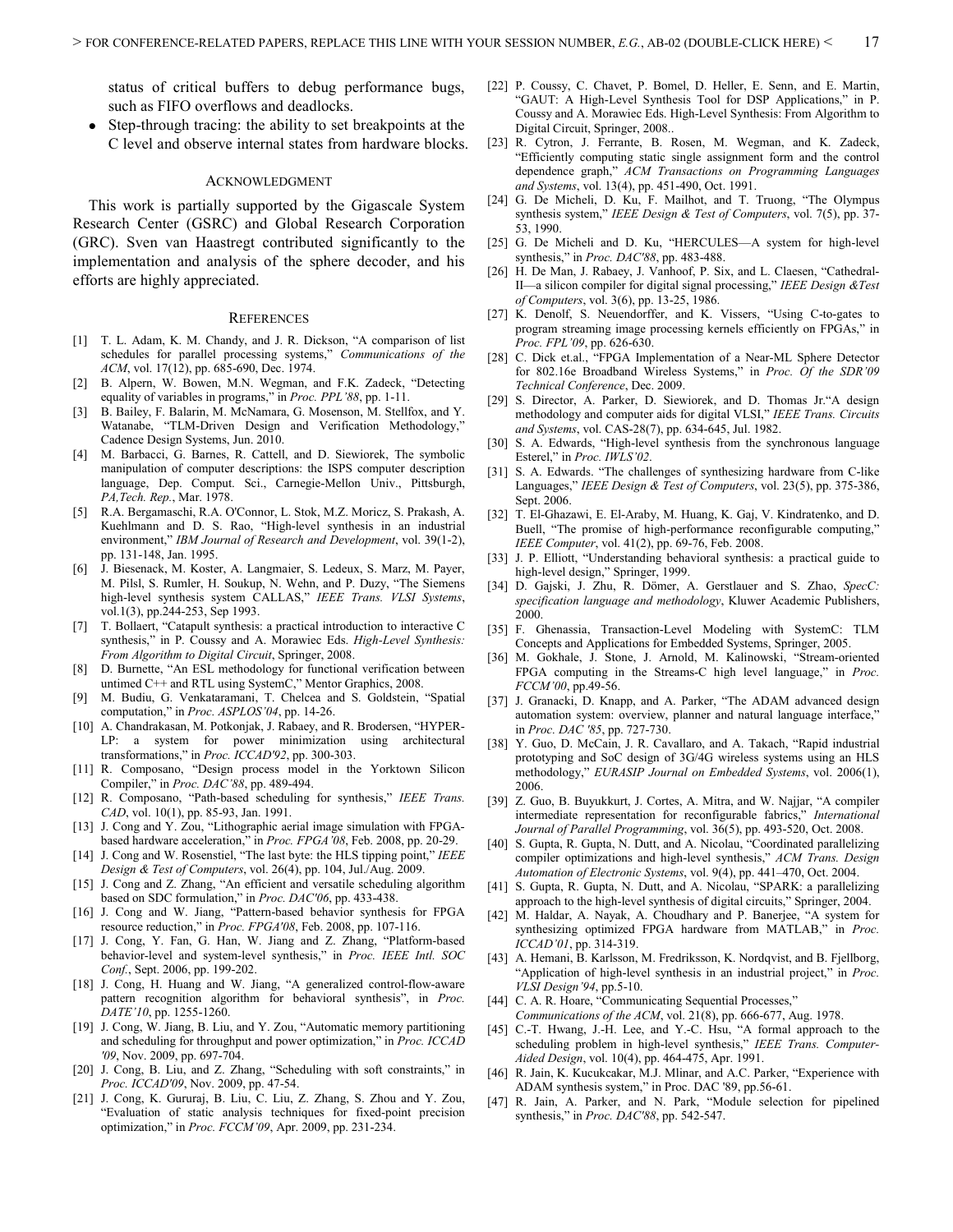- [48] G. Kahn, "The semantics of a simple language for parallel programming," In *Jack L. Rosenfeld (Ed.): Information Processing 74, Proceedings of IFIP Congress 74*, Aug. 1974.
- [49] V. Kathail, S. Aditya, R. Schreiber, B. Ramakrishna Rau, D. C. Cronquist, and M. Sivaraman, "PICO: automatically designing custom computers," *IEEE Computer*, vol. 35(9), pp. 39-47, Sep. 2002.
- [50] K. Kennedy and J.R. Allen, "Optimizing compilers for modern architectures: a dependence-based approach," Morgan Kaufmann Publishers, 2001.
- [51] K. Keutzer, S. Malik, A. R. Newton, J. Rabaey, and A. Sangiovanni-Vincentelli, "System level design: orthogonalization of concerns and platform-based design," *IEEE Trans. CAD*, vol. 19(12), pp. 1523-1543, Dec. 2000.
- [52] V. Kindratenko and R. Brunner, "Accelerating cosmological data analysis with FPGAs", In *Proc. FCCM'09*, pp. 11-18.
- [53] A. Kölbl, R. Jacoby, H. Jain, and C. Pixley, "Solver technology for system-level to RTL equivalence checking," in *Proc. DATE 2009*, pp. 196-201.
- [54] D. Ku and G. De Micheli, "HardwareC—a language for hardware design (version 2.0)," *Technical Report. UMI Order Jumber: CSL-TR-90-419*, Stanford University, 1990.
- [55] D. Ku and G. De Mecheli, "Constrained resource sharing and conflict resolution in Hebe," *Integration, the VLSI Journal*, vol. 12(2), pp. 131- 165, 1991.
- [56] D. Ku and G. De Micheli, "Relative scheduling under timing constraints," in *Proc. DAC'91*, pp. 59-64.
- [57] F. J. Kurdahi and A. C. Parker, "REAL: a program for register allocation," in *Proc. DAC'87*, pp. 210-215.
- [58] K. Küçükçakar, C.-T. Chen, J. Gong, W. Philipsen and T. E. Tkacik, "Matisse: an architectural design tool for commodity ICs," *IEEE Design and Test of Computers*, vol. 15(2), pp. 22-33, Apr.-June 1998.
- [59] C. Lattner and V. Adve, "LLVM: a compilation framework for lifelong program analysis & transformation," in *Proc. CGO'04*, pp. 75-86.
- [60] E. A. Lee and David G. Messerschmitt, "Synchronous data flow," *Proceedings of the IEEE,* vol. 75(9), pp. 1235-1245, Sept. 1987.
- [61] P.E.R. Lippens, J.L. van Meerbergen, A. van der Werf, W.F.J. Verhaegh, B.T. McSweeney, J.O. Huisken and O.P. McArdle, "PHIDEO: a silicon compiler for high speed algorithms," in *Proc. EDAC'91*, pp.436-441.
- [62] P. Marwedel, "The MIMOLA design system: tools for the design of digital processors," in *Proc.* DAC'84, pp.587-593.
- [63] A. Mathur, M. Fujita, E. Clarke, and P. Urard, "Functional equivalence verification tools in high-level synthesis flows," *IEEE Design & Test of Computers*, vol. 26(4), pp. 88-95, Dec. 2009.
- [64] O. Mencer, "ASC: a stream compiler for computing with FPGAs," *IEEE Trans. CAD*, vol. 25(9), pp. 1603-1617.
- [65] M. Meredith, "High-level SystemC synthesis with Forte's Cynthesizer," in P. Coussy and A. Morawiec Eds. High-Level Synthesis: From Algorithm to Digital Circuit, Springer, 2008.
- [66] S. Neuendorffer and K. Vissers, "Streaming systems in FPGAS," in SAMOS Workshop, ser. *Lecture Jotes in Computer Science*, no. 5114, pp. 147-156, Jul. 2008.
- [67] J. Noguera, S. Neuendorffer, S. Van Haastregt, J. Barba, K. Vissers, and C. Dick, "Sphere detector for 802.16e broadband wireless systems implementation on FPGAs using high-level synthesis tools," in *SDR'10 Forum,* Nov. 2010.
- [68] A. Papakonstantinou, K. Gururaj, J. Stratton, D. Chen, J. Cong, and W.M. Hwu, "FCUDA: Enabling Efficient Compilation of CUDA Kernels onto FPGAs," in *Proc. IEEE Symposium on Application Specific Processors*, Jul. 2009.
- [69] N. Park and A. Parker, "Sehwa: a program for synthesis of pipelines," in Proc. DAC'86, pp. 595-601.
- [70] A. Parker, J. T. Pizarro, and M. Mlinar, "MAHA: a program for datapath synthesis," in *Proc. DAC'86*, pp. 461-466.
- [71] A. Parker, D. Thomas, D. Siewiorek, M. Barbacci, L. Hafer, G. Leive, and J. Kim, "The CMU design automation system: an example of automated data path design," in *Proc. DAC'79*, pp. 73-80.
- [72] P. G. Paulin. J. P. Knight, and E.F. Girczyc, "HAL: A multi-paradigm approach to automatic data path synthesis," in *Proc. DAC'86*, pp. 263- 270.
- [73] P. G. Paulin and J. P. Knight, "Force-directed scheduling for the behavioral synthesis of ASIC's," *IEEE Transactions on Computer-Aided Design of Integrated Circuits and Systems*, vol. 8(6), pp. 661-678, Jun. 1989.
- [74] D. Pellerin and S. Thibault, "Practical FPGA programming in C," Prentice Hall Professional Technical Reference, 2005.
- [75] P.J. Pingree, L.J. Scharenbroich, T.A. Werne, and C.M. Hartzell, "Implementing legacy-C algorithms in FPGA co-processors for performance accelerated smart payloads," in *Proc. IEEE Aerospace Conference*, Mar. 2008, pp. 1-8.
- [76] A. Putnam, S. Eggers, D. Bennett, E. Dellinger, J. Mason, H. Styles, P. Sundararajan, and R. Wittig, "Performance and power of cache-based reconfigurable computing," in *Proc. ISCA'09*, pp. 395-405.
- [77] J. Rabaey, C. Chu, P. Hoang, and M. Potkonjak, "Fast prototyping of datapath-intensive architectures," *IEEE Design & Test*, vol. 8(2), pp. 40- 51, Apr. 1991.
- [78] J. Sanguinetti, "A different view: hardware synthesis from SystemC is a maturing technology," *IEEE Design & Test of Computers*, vol. 23(5), pp. 387-387, Sept. 2006.
- [79] E. Snow, D. Siewiorek, and D. Thomas, "A technology-relative computer aided design system: abstract representations, transformations, and design tradeoffs," in *Proc. DAC'78*, pp. 220-226.
- [80] M. Stephenson, J. Babb, and S. Amarasinghe, "Bitwidth analysis with application to silicon compilation," in *Proc. PLDI'00*, pp. 108-120.
- [81] Y. Sun, J.R. Cavallaro, and T. Ly, "Scalable and low power LDPC decoder design using high level algorithmic synthesis," in *Proc. IEEE SOC Conference*, 2009, pp. 267-270.
- [82] J. L. Tripp, M. B. Gokhale, and K.D. Peterson, "Trident: from high-level language to hardware circuitry," *IEEE Computer*, vol. 40(3), pp. 28-37, Mar. 2007.
- [83] J. L. Tripp, K.D. Peterson, C. Ahrens, J. D. Poznanovic and M.B. Gokhale, "Trident: an FPGA compiler framework for floating-point algorithms," in *Proc. FPL'05*, 2005, pp.317-322.
- [84] P. Urard, J. Yi, H. Kwon and A. Gouraud, "User needs," in P. Coussy and A. Morawiec Eds. High-Level Synthesis: From Algorithm to Digital Circuit, Springer, 2008.
- [85] S. van Haastregt, S. Neuendorffer, K. Vissers, and B. Kienhuis, "High level synthesis for FPGAs applied to a sphere decoder channel preprocessor," Manuscript.
- [86] D. Varma, D. Mackay, and P. Thiruchelvam, "Easing the verification bottleneck using high level synthesis," *IEEE VLSI Test Symposium*, Apr. 2010.
- [87] J. Villarreal, A. Park, W. Najjar and R. Halstead, "Designing modular hardware accelerators in C with ROCCC 2.0," in *Proc. FCCM'10*, pp.127-134.
- [88] D. W. Knapp, "Behavioral synthesis: digital system design using the Synopsys Behavioral Compiler," Prentice-Hall, 1996.
- [89] K. Wakabayashi and B. Schafer, "'All-in-C' behavioral synthesis and verification with CyberWorkBench," in P. Coussy and A. Morawiec Eds. High-Level Synthesis: From Algorithm to Digital Circuit, Springer, 2008.
- [90] K. Wakabayashi, "C-based behavioral synthesis and verification analysis on industrial design examples," in *Proc. ASPDAC'04*, pp. 344-348.
- [91] K. Wakabayashi, "Unified representation for speculative scheduling: generalized condition vector," *IEICE Transactions*, vol. E89-A(12), pp. 3408-3415, 2006.
- [92] F. F. Yassa, J. R. Jasica, R. I. Hartley, and S. E. Noujaim, "A silicon compiler for digital signal processing: methodology, implementation, and applications," in *Proc. IEEE*, vol. 7(9), pp. 1272-1282.
- [93] J. Zhang, Z. Zhang, S. Zhou, M. Tan, X. Liu, X. Cheng, and J. Cong, "Bit-level optimization for high-level synthesis and FPGA-based acceleration," in *Proc. FPGA'10*, Feb. 2010, pp. 59-68.
- [94] Z. Zhang, Y. Fan, W. Jiang, G. Han, C. Yang, and J. Cong, "*AutoPilot: a platform-based ESL synthesis system*," High-Level Synthesis: From Algorithm to Digital Circuit, ed. P. Coussy and A. Morawiec, Springer Publishers, 2008.
- [95] Agility Design Solutions, *Handel-C language reference manual*, 2007.
- [96] AMBA AXI specification, version 2.0. http://www.arm.com.
- [97] Avnet Spartan-6 FPGA DSP Kit.
- http://www.xilinx.com/products/devkits/AES-S6DSP-LX150T-G.htm. [98] Altera Corporation, *Jios II C2H compiler user guide*, *version 9.1*, Nov.
- 2009. [99] Berkeley Design Technology, Inc. (BDTI), www.bdti.com.
- [100]BDTI High-Level Synthesis Tool Certification Program™, http://www.bdti.com/products/services\_hlstcp.html, Jan. 2010.
- [101]BDTI Certified™ Results for the AutoESL AutoPilot High-Level Synthesis Tool, http://www.bdti.com/bdtimark/hlstcp\_autoesl.html, Jan. 2010.
- [102]BlueSpec, Inc. http://www.bluespec.com.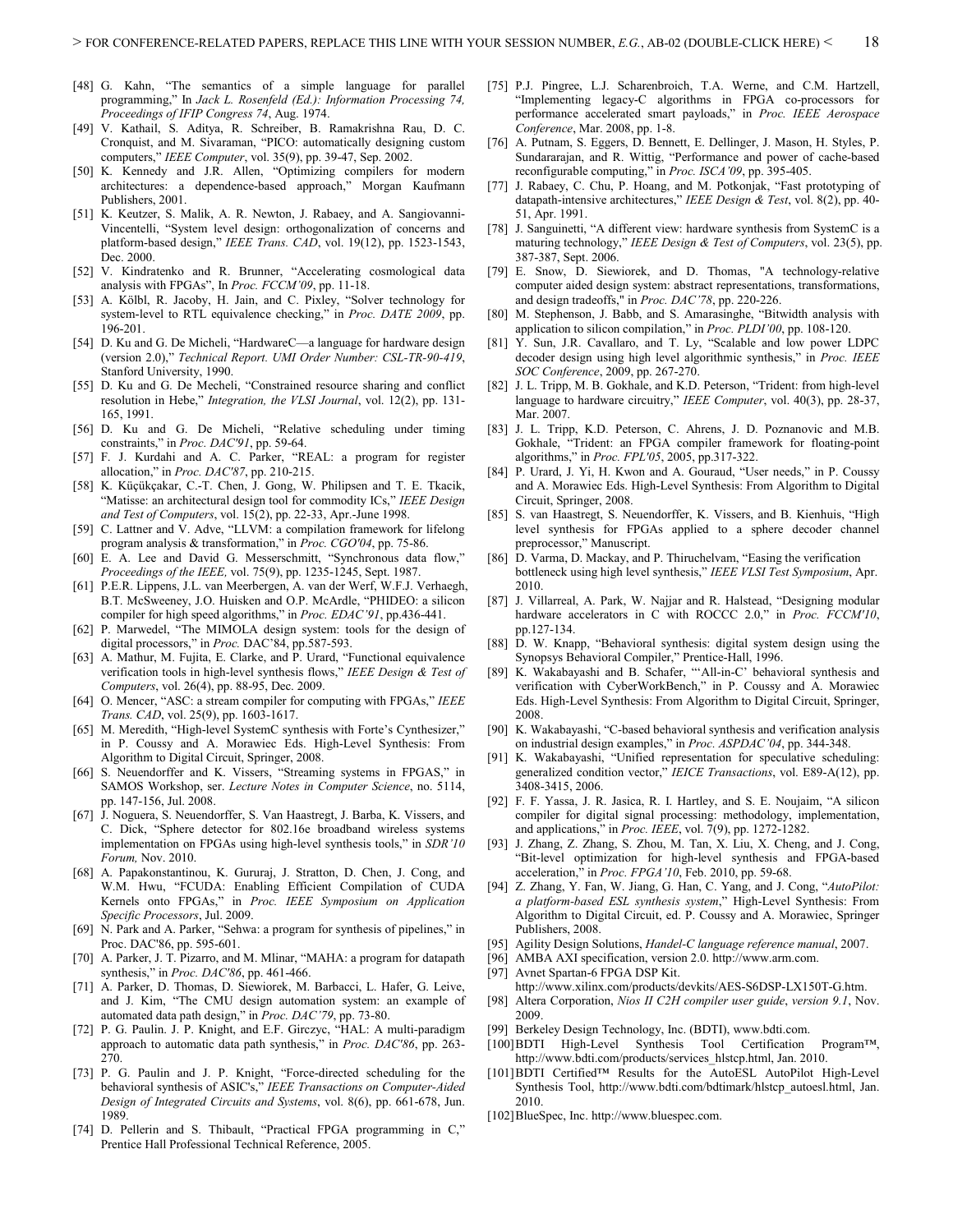[103]Cadence C-to-Silicon white paper.

http://www.cadence.com/rl/resources/technical\_papers/c\_to\_silicon\_tp.p df, 2008.

- [104]Cadence EDA360 Whitepaper. Silicon realization enables nextgeneration IC design.
- [105]Calypto Design Systems, Inc., http://www.calypto.com.
- [106]Compute Unified Device Architecture Programming Guide. NVIDIA, 2007.

[107]IEEE and OCSI. IEEE 1666TM-2005 Standard for SystemC. http://www.systemc.org, 2005.

- [108]Intel Concurrent Collections for C++, http://software.intel.com/enus/articles/intel-concurrent-collections-for-cc, Apr. 2010.
- [109]International Technology Roadmap for Semiconductors (ITRS), 2009 edition. http://www.itrs.net/links/2009ITRS/Home2009.htm.
- [110]LLVM compiler infrastructure. http://www.llvm.org.
- [111]Magma Talus. http://www.magma-da.com/products-
- solutions/digitalimplementation/talusdesign.aspx
- [112]Nallatech, Inc., *DIME-C user guide*.
- [113]Open SystemC Initiative. SystemC Synthesizable Subset Draft 1.3. http://www.systemc.org, Dec. 2009.
- [114]Synopsys IC compiler. http://www.synopsys.com/Tools/Implementation/PhysicalImplementatio n/Pages/ICCompiler.aspx.
- [115]Synopsys Synphony.
- http://www.synopsys.com/Systems/BlockDesign/HLS/Pages/default.asp x
- [116]Xilinx Spartan-6 FPGA Consumer Video Kit.
- www.xilinx.com/products/devkits/TB-6S-CVK.htm. [117]Xilinx University Program.
- http://www.xilinx.com/products/boards\_kits/university.
- [118] Xilinx Multi-ported Memory Controller (MPMC) Data Sheet (v6.02.a), DS643, Sep. 21, 2010.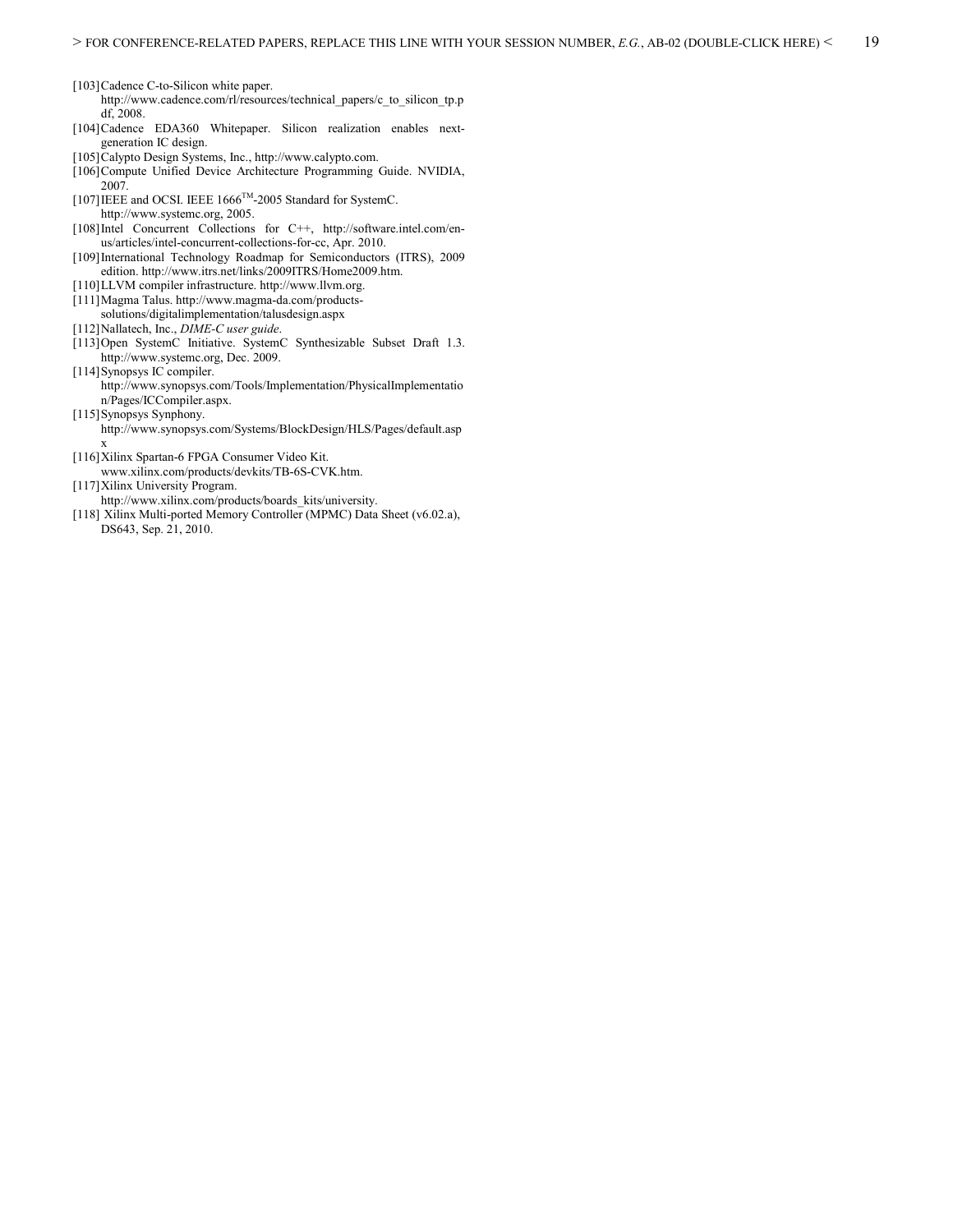Professor Vijaykrishnan Narayanan Computer Science and Engineering The Pennsylvania State University University Park, PA 16802

Dear Prof. Narayanan:

Thank you very much for sending us the reviewers' comments on our paper entitled "High-Level Synthesis for FPGAs: From Prototyping to Deployment" by Jason Cong, Bin Liu, Stephen Neuendorffer, Juanjo Noguera, Kees Vissers, and Zhiru Zhang (Control Number: 6158). We found these comments very helpful. We have revised the manuscript carefully according to reviewers' comments and suggestions. Here is a brief summary of our major revisions:

(i) More data regarding design experience and results are included. This gives more details on the use of high-level synthesis tools in an industrial setting, and clarifies possible misunderstandings about the efficiency of high-level synthesis tools.

(ii) The section that reviews previous and concurrent high-level synthesis tools is substantially rewritten. Instead of describing features of each tool individually, we grouped them according to their contributions and timelines, with an emphasis to show the progression of the HLS technology. We then present AutoPilot in this backdrop, describing it as one of the representative tools in the current market, and avoid direct comparison between AutoPilot and other prevalent tools.

(iii) A new section is added to describe debugging, simulation and verification in high-level synthesis per reviewers' request.

We also made numerous minor changes based on reviewers' comments, which are detailed in the attachment. We would appreciate it if you would forward this letter to the associate editor and the reviewers. Thank you very much for your help.

Sincerely,

Jason Cong, Bin Liu, Stephen Neuendorffer, Juanjo Noguera, Kees Vissers, and Zhiru Zhang AutoESL Design Technologies, Inc. University of California, Los Angeles Xilinx, Inc.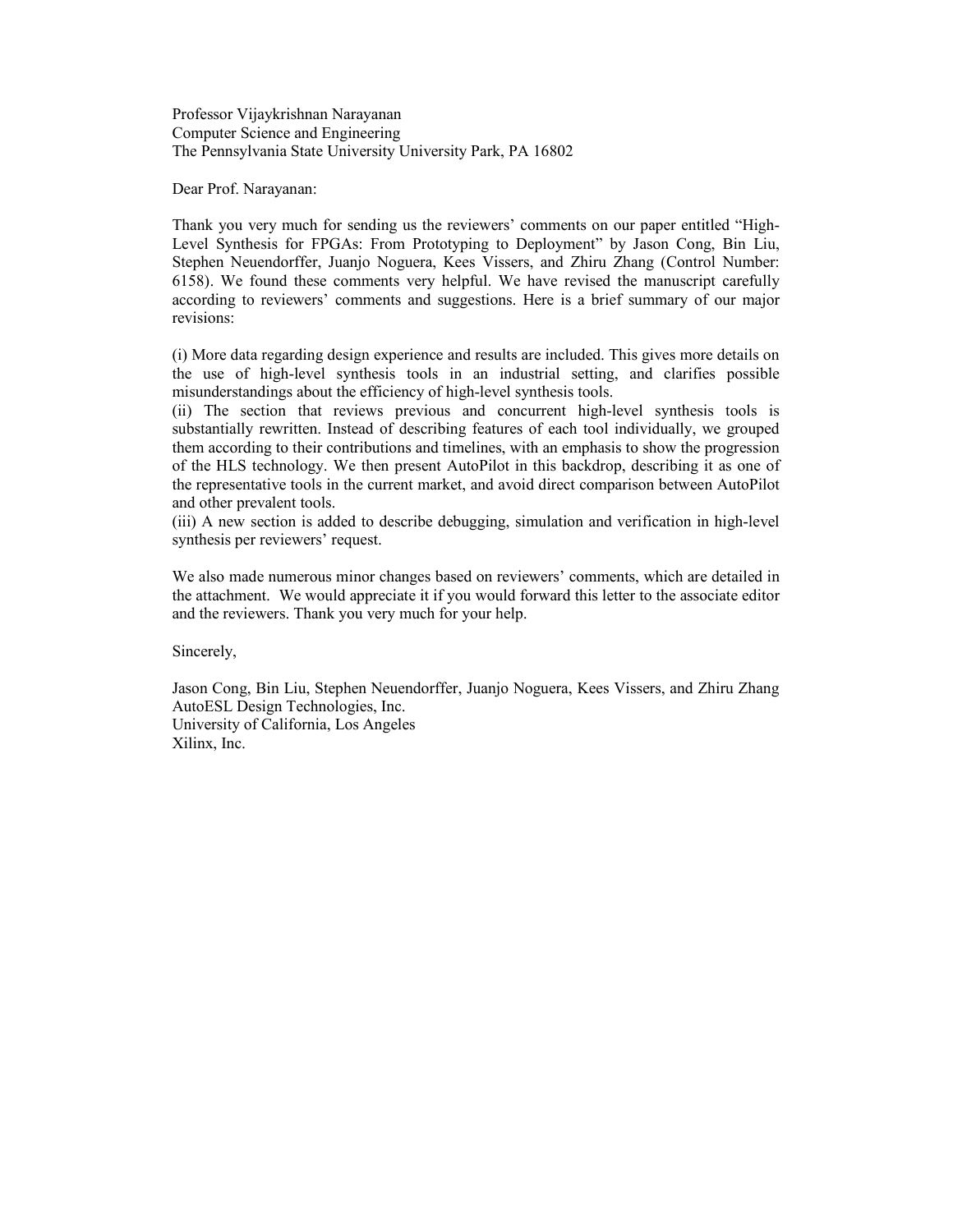# (1) *Being a relevant competitor to AutoESL I would have, however, expected to see more distinction between the Mentor Graphic Catapult-C tool and AutoPilot, especially in the results section.*

Reply: Thanks for the suggestion. We agree that it would be useful for readers to see a comparison between Catapult-C and AutoPilot. However, there is difficulty to carry out such a comparison for multiple reasons: (i) we do not have access to Catapult-C, and (ii) Almost all CAD tool end-user license agreements have confidentiality clauses that prohibit direct comparison of the tool's performance with other competing tools. Such a comparison is only possible when coordinated by a third-party organization with explicit consent of CAD tool vendors. Obviously, this is beyond the effort of the paper. We quoted the results from the recent BDTi a high-level synthesis tool certification program. AutoPilot was one of the tools evaluated for quality of result and for usability. Unfortunately, Mentor Catapult-C did not participate in this program. We are definitely open to discuss the comparison if similar programs are held in future.

# (2) *Most importantly, Table 2, shows a 1.5 week advantage in development time for an expert AutoPilot user. In my opinion this is not a substantial reduction in time to convince an expert RTL designer to adopt this flow.*

# Reply: Thanks for pointing it out.

We were trying to give a comparison between the AutoPilot flow and the sysgen-RTL flow by reporting the time to capture and verify the design, as extracted from source-code control logs. In both cases, a process of converting the reference model in Matlab is included. Yet, the RTL design was performed by a team including someone who are very familiar with the Matlab model, and the 16.5 weeks of design time does not include that spent on learning about the algorithm. On the other hand, the team using HLS flow did not have the domain knowledge initially, and thus spent a significant amount of time understanding the Matlab code and converting it to C++. We believe that a domain expert would be able to create the C++ model much faster. We have clarified this in the revised manuscript (Page 14, last paragraph).

Once a reference  $C/C++$  model is available, it is very easy to obtain RTL results using AutoPilot. It is very easy to explore the design space by changing synthesis directives and constraints. This fast exploration actually provided us a way to get better QoR. Using a recent version of AutoPilot, we are actually able to get significant QoR improvements (see Table 4, 5, 6). In Table 6 of the revised manuscript, we report different architectures for the matrixmultiply inverse module. Once the  $4x4$  case is implemented in C, obtaining the  $3x3$  and  $2x2$ cases took almost no time. We believe these results are encouraging for the deployment of HLS tools.

# (3) *Finally, the validation and debugging limitations of HLS are of large importance deserving of more discussion than that in section IX.C.*

Reply: Thanks for the suggestion. In the revised manuscript, we have Section VII devoted to design verification. We included both simulation-based approach and the formal approach.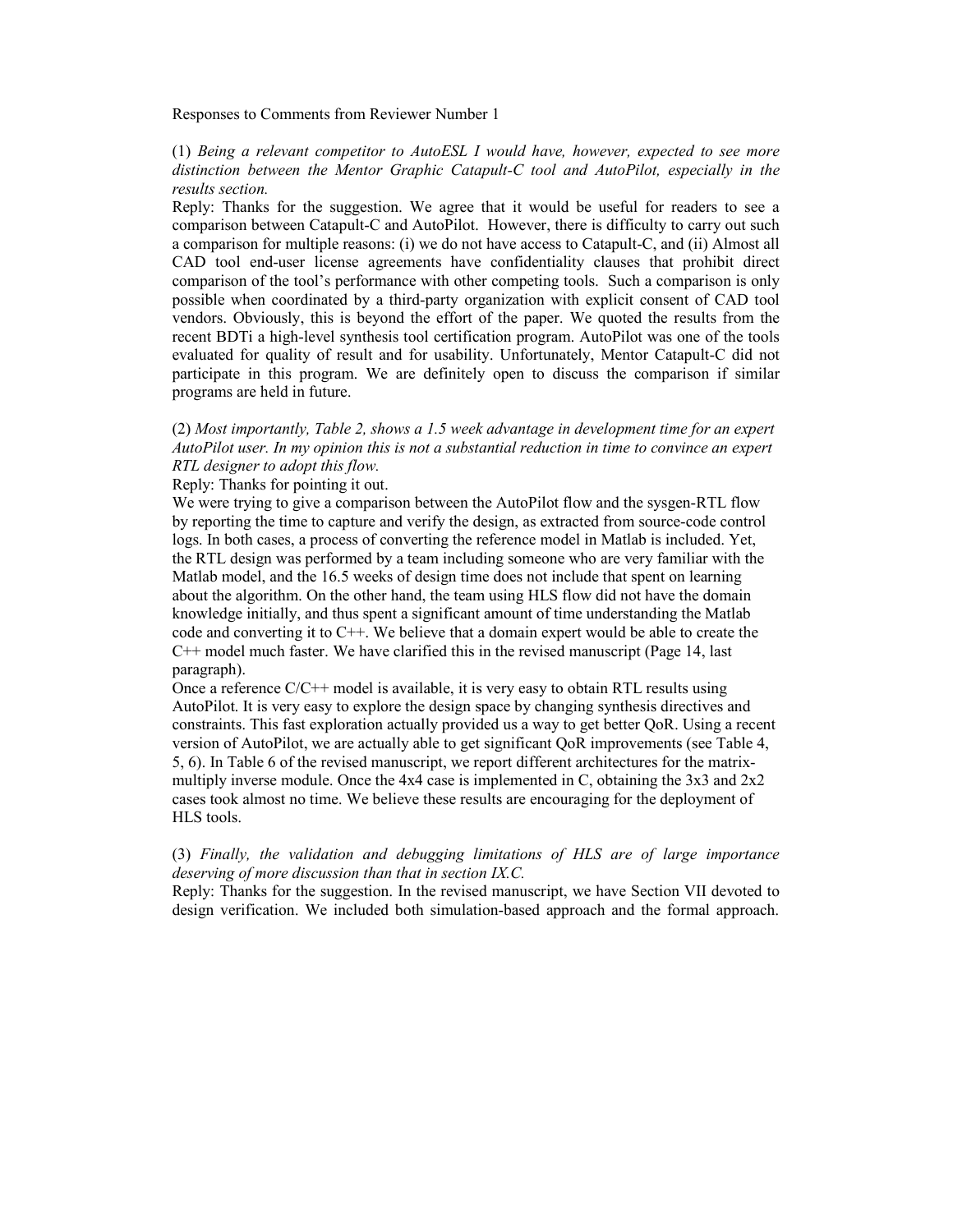# (1) *For the second point of section II.C, you have said the existing hls tools required users to embed detailed timing and interface information as well as the synthesis constraints into the source code. Please explain it or cite some references.*

Reply: When synthesizing a module described in behavior languages like  $C/C++$  into RTL, it is important that the module meets the timing specifications, including interface protocol, latency, etc. A typical approach to specify these constraints in  $C/C++$  file is to use compiler pragmas in the source code. However, different tools often require different formats to impose the constraints, making the specification not portable.

# (2) *What's the benefit of using soft constraints?*

Reply: Using soft constraints is a natural way to specify non-functional design requirements or intentions. Soft constraints do not lead to infeasible constraint systems and thus can be imposed without worrying consistency with other existing constraints. In addition, the special form of soft constraints (integer-difference soft constraints) can be handled optimally in a mathematical-programming formulation. In the revised manuscript, we have included the formulations and added more explanation on this part (Section VI.B).

# (3) *Please make fig 7 clearer, some words in fig 7 cannot be seen clearly.*

Reply: Thanks for the suggestion. We have included a clearer version of the figure. We have also redrawn several other figures are redrawn in vector graphic format in the revised manuscript.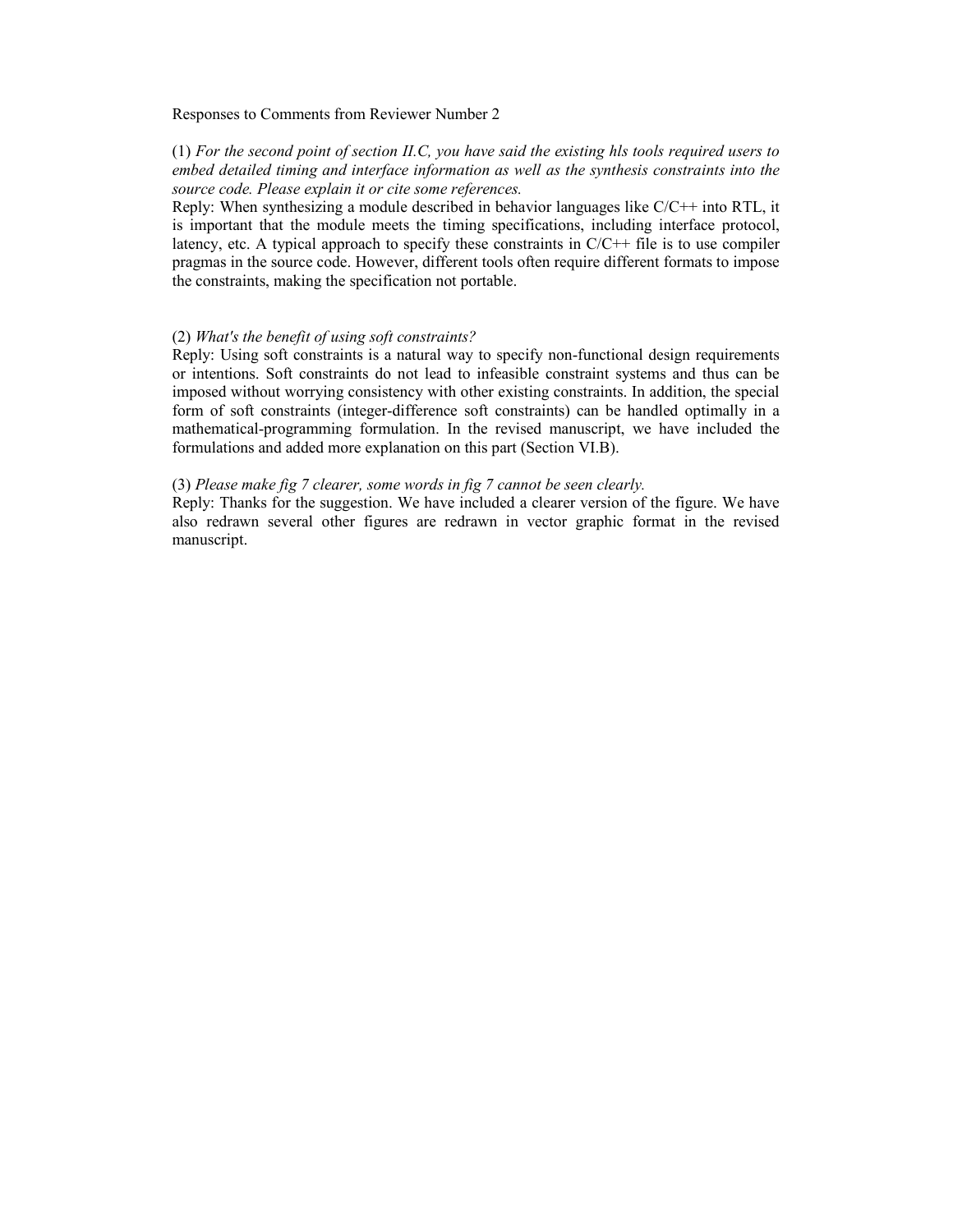(1) *The paper does provide a valuable survey of HLS history but then recent achievements in HLS are restricted to the authors own work. Why not include a survey of recent algorithm advancements by other researchers as well to help make the case that HLS has advanced? The paper currently makes it seem like the only valuable recent HLS research in the past five to ten years has been on AutoPilot.*

*Inclusion of a number of recent C-language HLS advancements that were not made by the authors. Published work by Impulse-C and Celoxia should be considered and included in a somewhat significant way in the main body of the paper, not just in the background section. The authors should at least mention that Altera has a C2H tool.* 

Reply: Thanks for your suggestion. We have substantially reorganized Section II, and added a lot of new materials. More tools (including Impulse-C, Celoxica, and Altera C2H) are included, and they are categorized in various aspects to provide more insight.

(2) *Significantly more results (e.g. at least 3 or 4 designs) showing that AutoPilot can generate code for a Xilinx device that is close to hand-written RTL are needed.*

Reply: Thanks for your suggestion. We have expanded the section about design experience and quality-of-results, with more modules and QoR data. Table 4-6 show that AutoPilot is capable of producing comparable or better QoR than manual RTL on industrial designs.

(3) *Removal of various marketing type statements about how designers prefer AutoPilot, its easy-of-use, its acceptance in the marketplace, how it addresses failures of other company's products, etc. In my opinion these types of statements belong in trade magazines, not top research journals like TCAD*

Reply: In the revised manuscript, we removed such statements and avoided direct comparison between AutoPilot and other tools in the market. Instead, we position AutoPilot as one of the representative C-base synthesis tools and try to describe the current status of HLS adoption using AutoPilot as an example.

(4) *The paper is a little long and could be shorted. Some of the background material on the early HLS systems is verbose and could be trimmed. There could be more of a focus on the specific contributions of each tool rather than details of all their features. The "Lessons Learned" section could be merged with the "Early Efforts" section to make the deficiencies of earlier systems clearer (e.g. which specific system had which deficiency?). At a minimum, the "Lessons Learned" section should include references to make it clearer which previous systems had these deficiencies. A lot of Sections V.A and V.B is repeated in Section VII.*

Reply: We have reorganized Section II in the revised manuscript to make it more concise and insightful, by categorizing tools according to different aspects. We have a "lessons learned" subsection without specifying which tool has which deficiency for several reasons. (1) Some of the deficiencies are shared by many tools, and we have tried to discuss the pros and cons for the general approach (such as "using  $C/C++$  as input language"). (2) With some of the authors being affiliated with AutoESL, emphasizing the deficiency of tools from our competitors seems inappropriate in a technical article, and thus is avoided. (3) Many of the tools are still evolving; a specific deficiency of a tool may be fixed in the near future (or maybe have already been fixed at the time when the paper is published).

# (5) *I'm not sure why Figure 3 is included.*

Reply: Thanks for pointing out the missing reference. We have fixed the problem as well as a few other similar ones in the revised manuscript.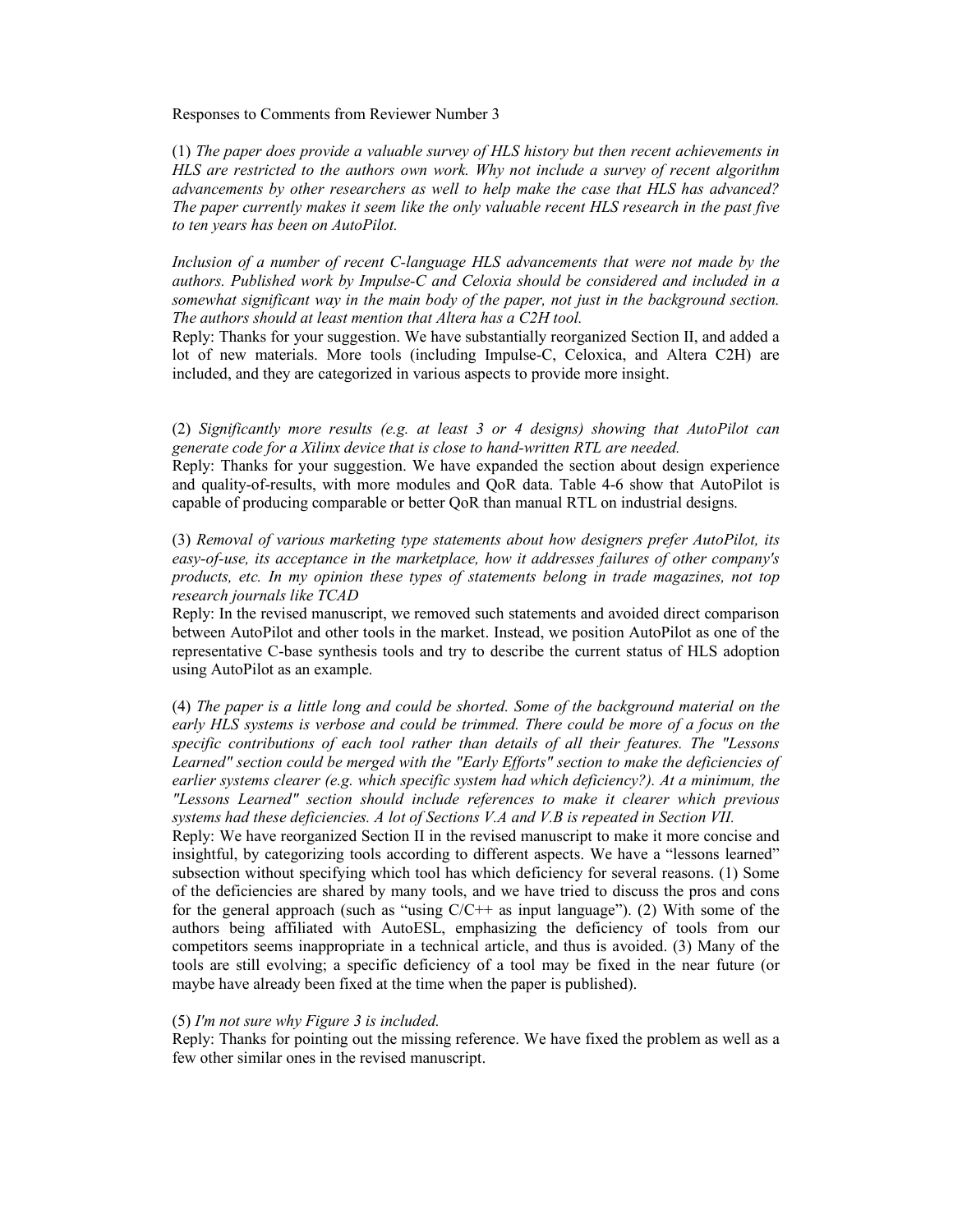(1) *In some figures (e.g. 7) you need to increase the size of the captures or lines and maybe you should not use colors. Greyscale is better since many often, the papers are printed black and white.*

Reply: Thanks for your suggestion.

We have edited the figures to make them more visible in the revised manuscript.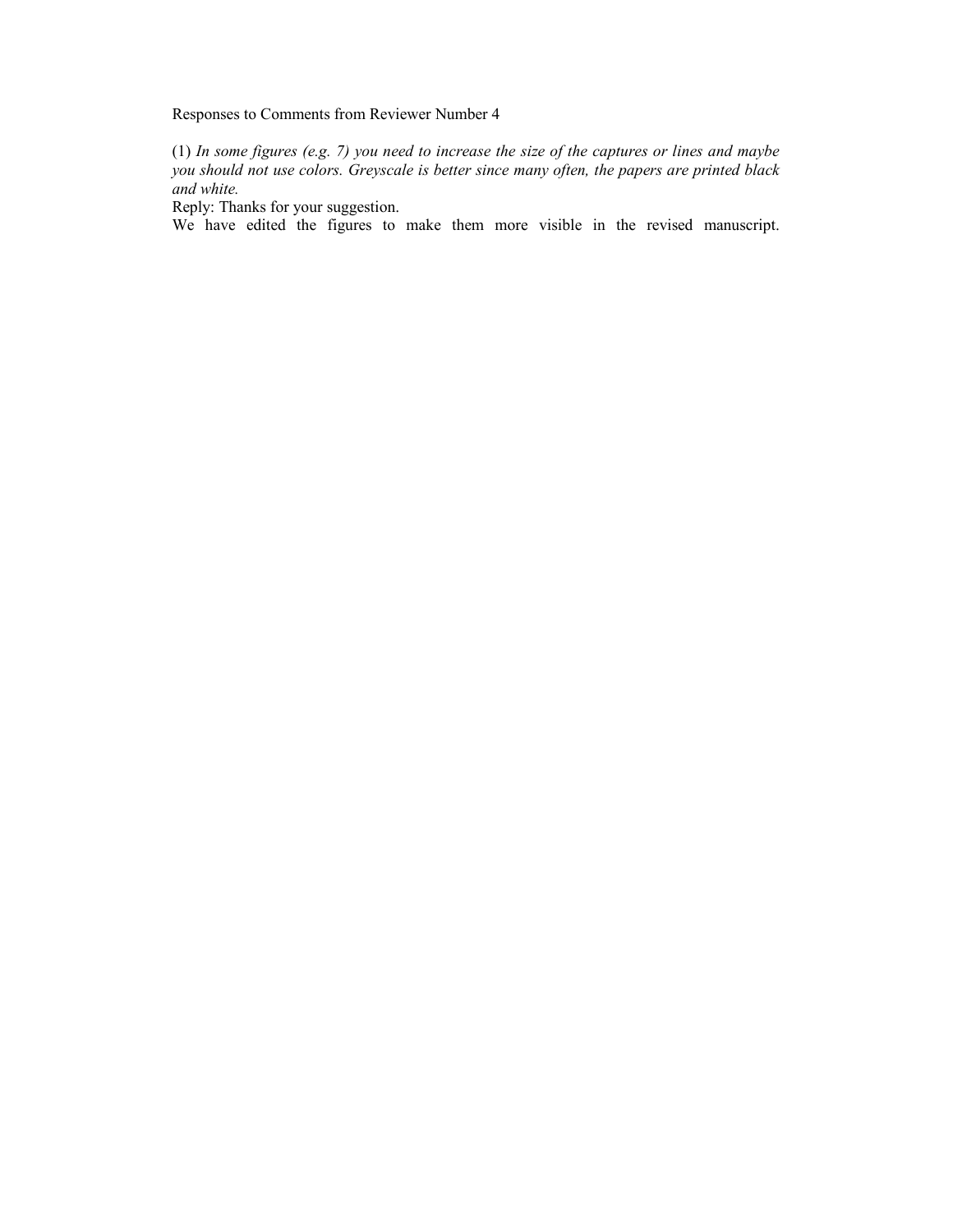(1) *I have included the PDF file that is marked with small grammatical edits.* Reply: Thank you very much for your help. We have corrected all the mistakes you pointed out, and refined the language/grammar for the entire article.

(2) *The biggest problem I have with this paper is the design validation and debugging at the end of the paper. It should be moved forward to section V or so.*

*In general, debugging with HLS is not addressed until the end of the paper and should be addressed before that. It is hard to debug FPGAs when using VHDL descriptions, using HLS is even harder because of the mapping between the VHDL and high-level description.* 

Reply: Thanks for your suggestion. We have expanded the section and moved it before the "design experience" section.

*(3) Section I: In formal verification for HLS, how do you separate functional vs. timing bugs. This is something that seems to be overlooked.* 

Reply: We added a new section (Section VII) to discuss simulation and formal verification. Simulation-based method can catch and debug both functional and timing errors (esp. for I/O timing). We are not aware of formal equivalence checking tools (or research publications) that specifically address timing bugs for HLS. We would be glad to include them if the reviewer can provide further suggestion*.* 

*(4) Section II: When discussing the evolution of HLS, it would seem appropriate to classify or categorize the systems so that you are only presenting examples of such systems and techniques. This will help to differentiate the systems and later demonstrate why the new HLS will succeed.* 

Reply: Thanks a lot for your comment. Following your suggestion, we have rewritten Section II. The tools are categorized according to their key contributions and timelines, and discussions on each specific category is added to provide more insight and to the trend.

*(5) In Section B, are the C-based languages restricted, how and why? Has that changed over time? I understand the desire to have algorithm designers to have a comfortable transition to FPGAs, but what about systems like BlueSpec?* 

Reply: We have added more discussion about the pros and cons of C-based languages, as well as typical ways to expand/restrict the language to make it more suitable for HLS.

We have added BlueSpec reference in Section II. C-based HLS flow is currently more prevalent in the FPGA design community, and is the focus of this article.

*(6) Section III: AutoPilot (AP) creates synthesis reports. How good are the estimates for resource utilization, timing, latency, etc.? I ask because these estimates may be used to drive HLS design decisions before going through the design flow.*  Reply: Thanks for the question.

AutoPilot reports estimated performance (latency and clock period) and resource usage (e.g., LUT#, FF#, DSP#, BRAM#, etc.) as well as the utilization ratio of the target FPGA device. Although the reported numbers may not be accurate enough for design signoff yet, they do provide good basis for user to quickly explore the design space and make high-level design decisions.

*(7) In subsection A, you mentioned improved design quality. Mapping designs to ASICs is very different than mapping designs to FPGAs for structures like CAMs, gang-cleared bits, etc. If AP is an ASIC tool, how was it changed for FPGAs? If AP is an FPGA tool, is there a path to go to ASICs which will use different structures?*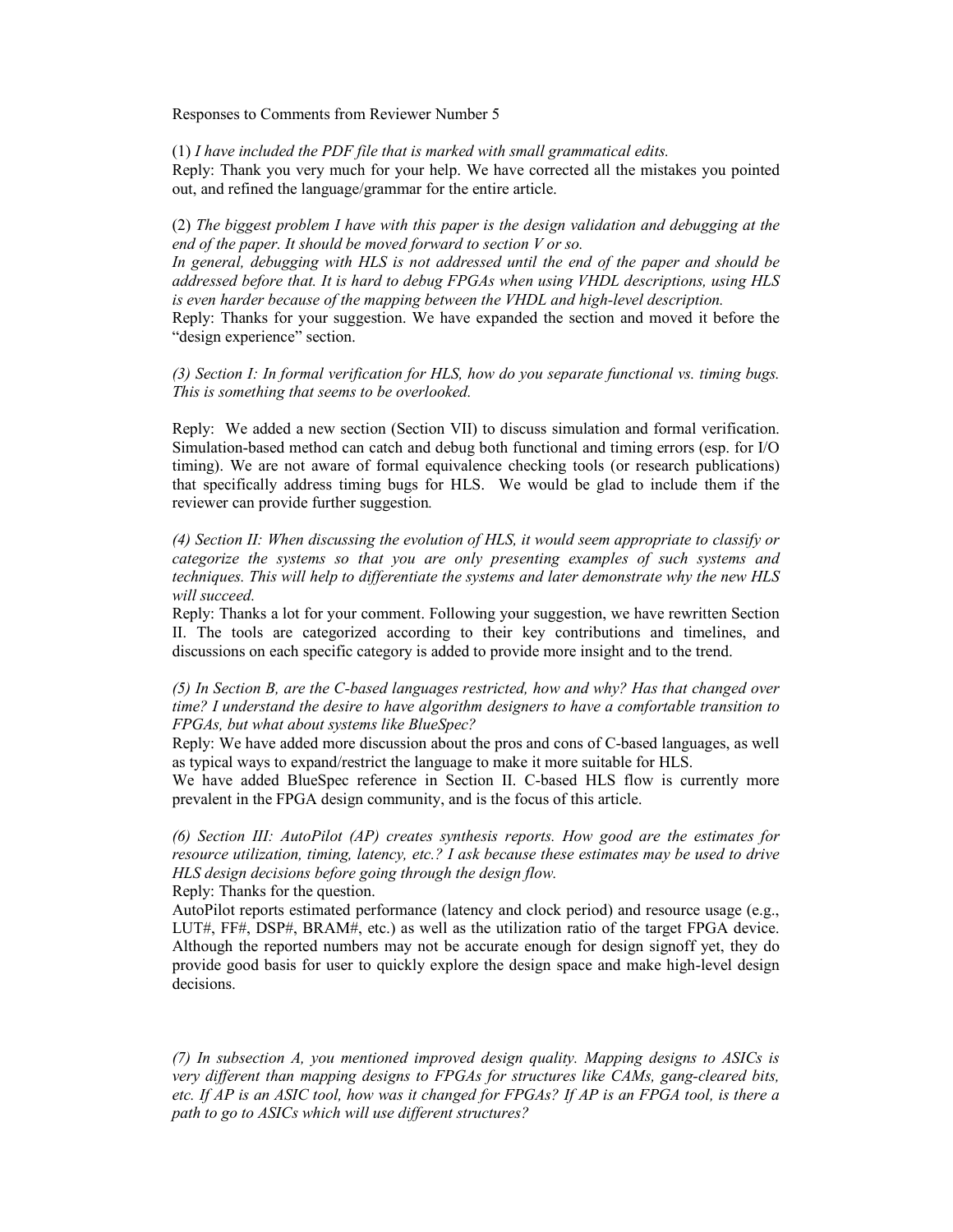*Section V: In the third paragraph, you mention the cost of implementing HW on FPGAs is different, but the implementation can also be different compared to ASICs. This ties into the earlier comment on how AP is customized for FPGAs vs. ASICs.* 

*More specifically, how is AP customized for the Xilinx environment and individual FPGA platforms? There is quite a difference in architectures, moving from Virtex-4 to Virtex-5, for instance. DSP block functionality has also changed. Is the intermediate representation robust enough to handle Xilinx generational differences, mapping to Altera and/or ASICs?* 

*This section also does not quantify how AP was changed to deal with Xilinx. It seems to me that significant modifications are required to integrate the tools and target Xilinx parts. This section also seems like a good place to discuss debugging. It is hardware to debugging highly-optimized C-code because the mappings from the assembly to C are difficult. This seems to be an even more significant issue for FPGAs.* 

Reply: AutoPilot is able to support both ASIC and FPGA, by incorporating a flexible platform model. For components that are different in ASIC and FPGA, the platform library includes characterization of the components, and an automated mechanism to generate technology dependent cores is available.

In AutoPilot, each platform is characterized. Separate platform library files are included for Virtex-4 and Virtex-5. Differences like DSP functionality are also described in the platform library file and is considered in the synthesis process. AutoPilot also has characterization for Altera FPGA and some ASIC process libraries. Large and more complex built-in blocks on FPGA (like an integrated Ethernet controller) can be modeled as user IPs, and the mapping to user IP is controlled by the designer.

The approach for platform modeling in AutoPilot is described in Section V.A in the manuscript.

*(8) Section VI: Figure 2: re three intermediate results that can be used or studied? This way the user can provide input on the constraints as well, if they are not converging.*  Reply:

Soft constraints come from two sources: user directives (manual) and synthesis engine (automatic). Yes, soft constraints allow the user to enforce some degree of control on the synthesis result. We have expanded the subsection on scheduling with soft constraints.

*(9) There is no reference to Figure 3: There is a lot of text in the figure that is too small. Remove that text or make it smaller. I am not sure the figure is required.* 

Reply: Thanks for your suggestion. We have redrawn the figure as well as several others to make them more visible.

*(10) Section VI: Subsections C and D are poorly written. There is very bad flow and no introduction for these subsections. Why are these subsections necessary? In introduction would help. In subsection D, Figure 4 is very poorly referenced. It would be good to provide more description of the various parts of the figure, only b and d are referenced. Please describe a, c, and e. There is also a very clear place to add a reference to 4.f.* 

Reply: Subsections C and D are intended to describe some recent algorithmic developments on HLS that take special consideration of the FPGA platform. In the revised manuscript, we have added a brief description of the background and motivation in the beginning of each subsection. Figure 4 has been redrawn, with unreferenced subfigures removed.

*(11) In subsection E, how does AP know about the FPGA components? Does it read a technology file for the FPGA that it is going to map the design to?* 

Reply: Yes. As described in the reply of (7), AutoPilot has detailed platform characterization for each and every FPGA platform device family. The performance, area and power characteristics of components like DSP and memory are described in the technology library file.